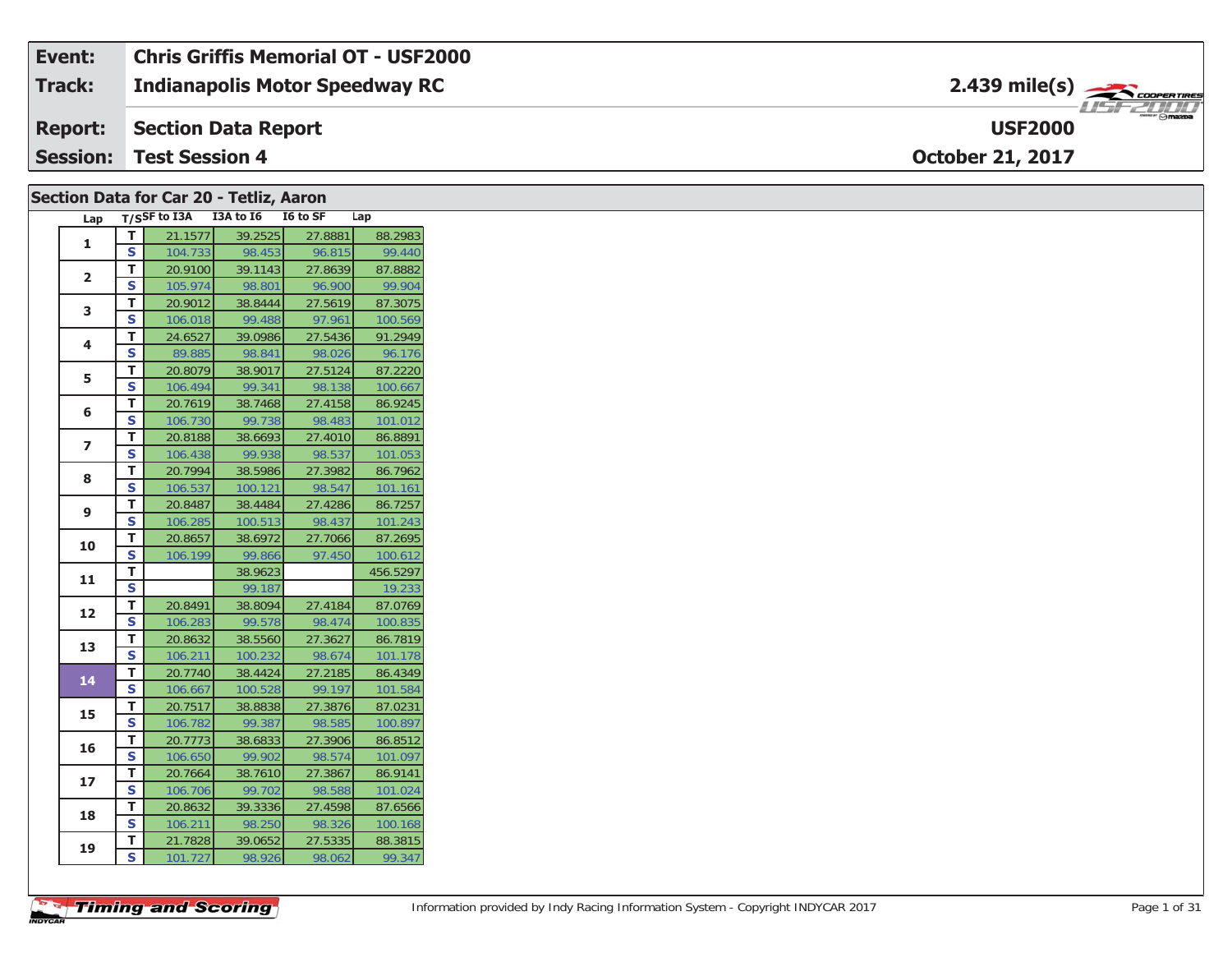| Event:         | <b>Chris Griffis Memorial OT - USF2000</b> |                                           |
|----------------|--------------------------------------------|-------------------------------------------|
| Track:         | <b>Indianapolis Motor Speedway RC</b>      | $2.439$ mile(s) $\rightarrow$ COOPERTIRES |
| <b>Report:</b> | Section Data Report                        | LISF 2000<br><b>USF2000</b>               |
|                | <b>Session: Test Session 4</b>             | <b>October 21, 2017</b>                   |
|                |                                            |                                           |

### **Section Data for Car 20 - Tetliz, Aaron**

| Lap |   | T/SSF to I3A | <b>I3A to 16</b> | I6 to SF | Lap     |
|-----|---|--------------|------------------|----------|---------|
| 20  |   | 20.7568      | 38.5575          | 27.3673  | 86.6816 |
|     | S | 106.756      | 100.228          | 98.658   | 101.295 |
| 21  |   | 20.9936      | 38.5258          | 27.4097  | 86.9291 |
|     |   | 105.552      |                  | 98.505   |         |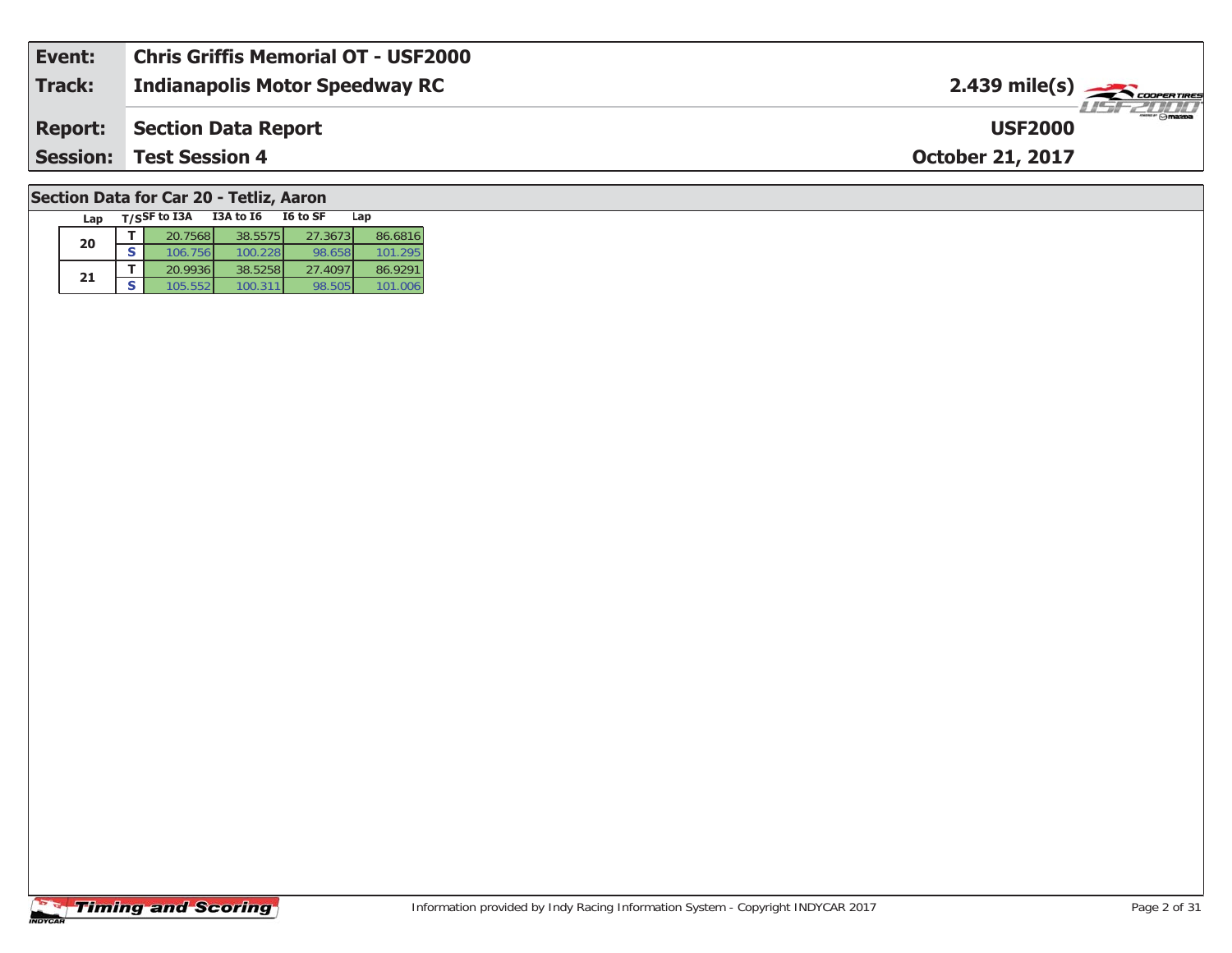| Event: | Chris Griffis Memorial OT - USF2000   |                                                                                                                                                                                                                                                                                                                                                                                                                                                                                                   |
|--------|---------------------------------------|---------------------------------------------------------------------------------------------------------------------------------------------------------------------------------------------------------------------------------------------------------------------------------------------------------------------------------------------------------------------------------------------------------------------------------------------------------------------------------------------------|
| Track: | <b>Indianapolis Motor Speedway RC</b> | $2.439$ mile(s) $\frac{1}{2.566}$ coorentment                                                                                                                                                                                                                                                                                                                                                                                                                                                     |
|        | <b>Report:</b> Section Data Report    | $\overline{\phantom{a}}$ $\overline{\phantom{a}}$ $\overline{\phantom{a}}$ $\overline{\phantom{a}}$ $\overline{\phantom{a}}$ $\overline{\phantom{a}}$ $\overline{\phantom{a}}$ $\overline{\phantom{a}}$ $\overline{\phantom{a}}$ $\overline{\phantom{a}}$ $\overline{\phantom{a}}$ $\overline{\phantom{a}}$ $\overline{\phantom{a}}$ $\overline{\phantom{a}}$ $\overline{\phantom{a}}$ $\overline{\phantom{a}}$ $\overline{\phantom{a}}$ $\overline{\phantom{a}}$ $\overline{\$<br><b>USF2000</b> |
|        | <b>Session: Test Session 4</b>        | <b>October 21, 2017</b>                                                                                                                                                                                                                                                                                                                                                                                                                                                                           |

|                         |                               |                    | Section Data for Car 21 - McElrea, Hunter (R) |         |                    |
|-------------------------|-------------------------------|--------------------|-----------------------------------------------|---------|--------------------|
|                         |                               |                    | Lap T/SSF to I3A I3A to I6 I6 to SF           |         | Lap                |
| 1                       | $\mathbf T$                   | 22.2491            | 44.0713                                       | 29.4027 | 95.7231            |
|                         | S                             | 99.595             | 87.688                                        | 91.828  | 91.727             |
| $\overline{2}$          | T.                            | 22.1577            | 42.3413                                       | 28.9143 | 93.4133            |
|                         | S                             | 100.006            | 91.271                                        | 93.379  | 93.995             |
| 3                       | T                             |                    | 40.2662                                       |         | 293.8606           |
|                         | $\mathbf s$                   |                    | 95.975                                        |         | 29.879             |
| 4                       | T                             | 21.0788            | 38.8581                                       | 29.3520 | 89.2889            |
|                         | S                             | 105.125            | 99.453                                        | 91.987  | 98.337             |
| 5                       | T                             | 20.7367            | 38.8596                                       | 27.5693 | 87.1656            |
|                         | S                             | 106.859            | 99.449                                        | 97.935  | 100.732            |
| 6                       | T                             | 20.7588            | 38.7370                                       | 27.1476 | 86.6434            |
|                         | S                             | 106.746            | 99.764                                        | 99.456  | 101.340            |
| $\overline{\mathbf{z}}$ | T                             | 20.7924            | 38.8939                                       | 27.3314 | 87.0177            |
|                         | S                             | 106.573            | 99.361                                        | 98.787  | 100.904            |
| 8                       | T                             | 20.6651            | 38.7454                                       | 27.3641 | 86.7746            |
|                         | S                             | 107.230            | 99.742                                        | 98.669  | 101.186            |
| 9                       | Т                             | 20.6432            | 38.7275                                       | 27.2747 | 86.6454            |
|                         | S                             | 107.343            | 99.788                                        | 98.993  | 101.337            |
| 10                      | T                             | 24.1480            | 39.1922                                       | 27.5161 | 90.8563            |
|                         | S                             | 91.764             | 98.605                                        | 98.124  | 96.641             |
| 11                      | T.                            | 20.7858            | 38.8838                                       | 28.4018 | 88.0714            |
|                         | S                             | 106.607            | 99.387                                        | 95.064  | 99.696             |
| 12                      | T                             | 20.7509            | 38.6801                                       | 27.3530 | 86.7840            |
|                         | S                             | 106.786            | 99.910                                        | 98.709  | 101.175            |
| 13                      | T                             | 20.9111            | 38.8680                                       | 27.2904 | 87.0695            |
|                         | S                             | 105.968            | 99.427                                        | 98.936  | 100.844            |
| 14                      | T.<br>$\overline{\mathbf{s}}$ |                    | 38.9248<br>99.282                             |         | 248.6802<br>35.308 |
|                         | T.                            |                    | 38.9939                                       | 27.2041 |                    |
| 15                      | S                             | 20.6747<br>107.180 | 99.106                                        | 99.250  | 86.8727<br>101.072 |
|                         | T.                            | 20.7179            | 38.8007                                       | 27.3242 | 86.8428            |
| 16                      | S                             | 106.956            | 99.600                                        | 98.814  | 101.107            |
|                         | T.                            | 20.7044            | 38.7771                                       | 27.4161 | 86.8976            |
| 17                      | $\overline{\mathbf{s}}$       | 107.026            | 99.661                                        | 98.482  | 101.043            |
|                         | T.                            | 20.6986            | 38.6614                                       | 27.2449 | 86.6049            |
| 18                      | S                             | 107.056            | 99.959                                        | 99.101  | 101.385            |
|                         | T                             | 20.6207            | 38.5306                                       | 27.3591 | 86.5104            |
| 19                      | S                             | 107.460            | 100.298                                       | 98.687  | 101.495            |
|                         |                               |                    |                                               |         |                    |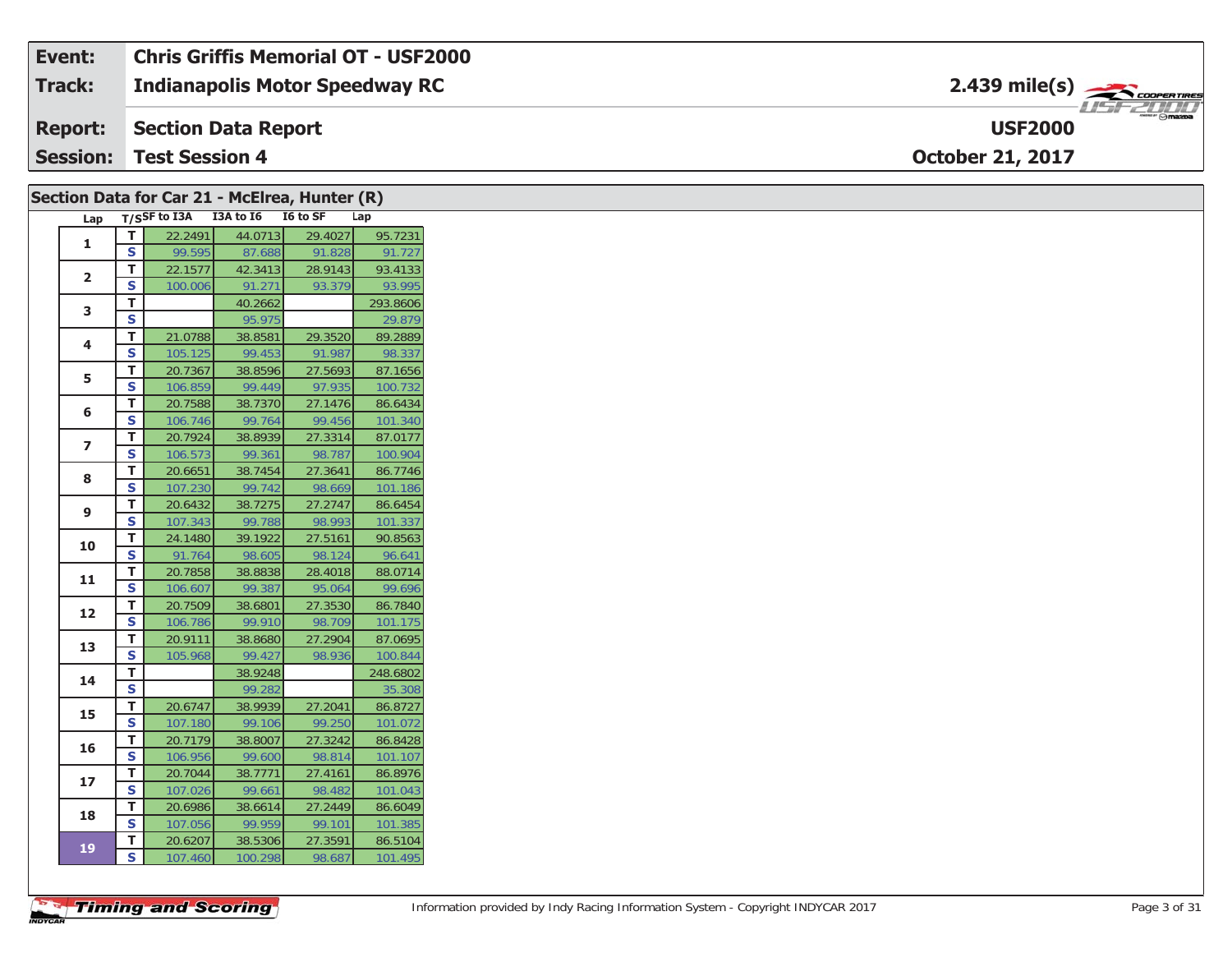| Event: | <b>Chris Griffis Memorial OT - USF2000</b> |                                           |
|--------|--------------------------------------------|-------------------------------------------|
| Track: | <b>Indianapolis Motor Speedway RC</b>      | $2.439$ mile(s) $\rightarrow$             |
|        | <b>Report:</b> Section Data Report         | $\frac{2\pi}{2}$ omazoa<br><b>USF2000</b> |
|        | <b>Session: Test Session 4</b>             | <b>October 21, 2017</b>                   |
|        |                                            |                                           |

### **Section Data for Car 21 - McElrea, Hunter (R)**

| Lap | T/SSF to I3A | <b>I3A to 16</b> | I6 to SF | Lap     |
|-----|--------------|------------------|----------|---------|
| 20  | 20.7052      | 41.2149          | 27.2689  | 89.1890 |
|     | 107.022      | 93.766           | 99.014   | 98.447  |
| 21  | 20.7136      | 38.8675          | 27.2689  | 86.8500 |
|     | 106.978      | 99.429           | 99.014   |         |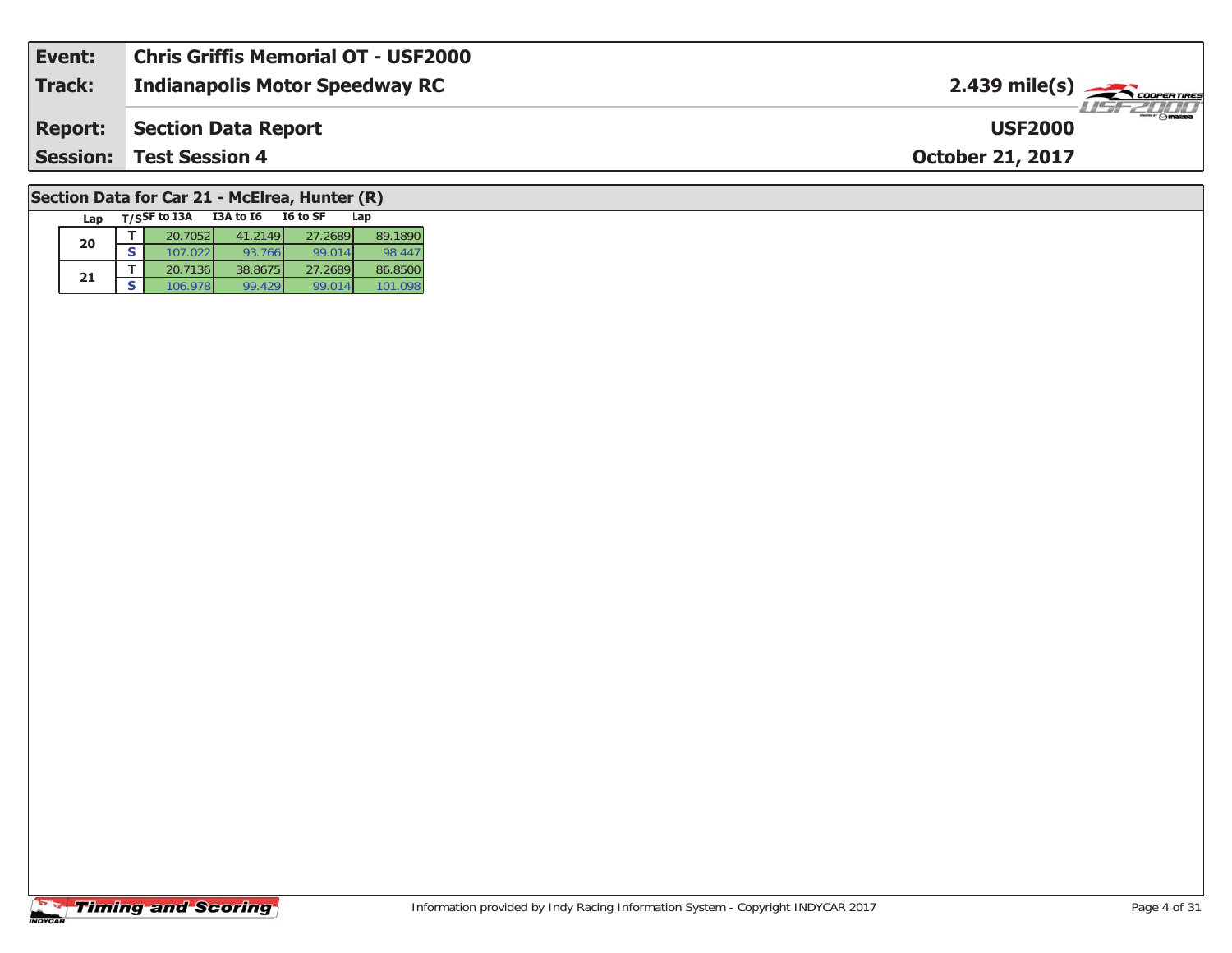| Event:        | <b>Chris Griffis Memorial OT - USF2000</b> |                                     |
|---------------|--------------------------------------------|-------------------------------------|
| <b>Track:</b> | <b>Indianapolis Motor Speedway RC</b>      |                                     |
|               | <b>Report: Section Data Report</b>         | $m = \odot$ mazpa<br><b>USF2000</b> |
|               | <b>Session: Test Session 4</b>             | <b>October 21, 2017</b>             |

|                         |             | Section Data for Car 22 - Gutierrez, Andres (R) |         |         |          |  |  |  |  |
|-------------------------|-------------|-------------------------------------------------|---------|---------|----------|--|--|--|--|
|                         |             | Lap T/SSF to I3A I3A to I6 I6 to SF             |         |         | Lap      |  |  |  |  |
|                         | T.          | 21.1536                                         | 38.9256 | 27.7709 | 87.8501  |  |  |  |  |
| 1                       | S           | 104.753                                         | 99.280  | 97.224  | 99.948   |  |  |  |  |
| $\overline{2}$          | т           | 20.8584                                         | 38.6209 | 27.5075 | 86.9868  |  |  |  |  |
|                         | S           | 106.236                                         | 100.064 | 98.155  | 100.939  |  |  |  |  |
| 3                       | T.          | 21.4393                                         | 41.3867 | 27.5433 | 90.3693  |  |  |  |  |
|                         | S           | 103.357                                         | 93.377  | 98.027  | 97.161   |  |  |  |  |
| 4                       | T.          |                                                 | 39.2051 |         | 252.8559 |  |  |  |  |
|                         | S           |                                                 | 98.573  |         | 34.725   |  |  |  |  |
| 5 <sup>1</sup>          | T.          | 20.6086                                         | 38.4122 | 27.1479 | 86.1687  |  |  |  |  |
|                         | S           | 107.524                                         | 100.607 | 99.455  | 101.898  |  |  |  |  |
| 6                       | T.          | 20.5969                                         | 38.3034 | 27.2881 | 86.1884  |  |  |  |  |
|                         | S           | 107.585                                         | 100.893 | 98.944  | 101.874  |  |  |  |  |
| $\overline{\mathbf{z}}$ | т           | 20.6842                                         | 40.2644 | 27.1999 | 88.1485  |  |  |  |  |
|                         | S           | 107.131                                         | 95.979  | 99.265  | 99.609   |  |  |  |  |
| 8                       | T.          | 20.8032                                         | 38.4088 | 29.5994 | 88.8114  |  |  |  |  |
|                         | $\mathbf s$ | 106.518                                         | 100.616 | 91.218  | 98.866   |  |  |  |  |
| 9                       | T.          | 20.5463                                         | 38.5284 | 27.2812 | 86.3559  |  |  |  |  |
|                         | S           | 107.850                                         | 100.304 | 98.969  | 101.677  |  |  |  |  |
| 10                      | T.          | 20.7156                                         | 38.4853 | 27.4119 | 86.6128  |  |  |  |  |
|                         | S           | 106.968                                         | 100.416 | 98.497  | 101.375  |  |  |  |  |
| 11                      | T.          | 27.6948                                         | 43.1299 | 27.2795 | 98.1042  |  |  |  |  |
|                         | S           | 80.012                                          | 89.602  | 98.975  | 89.501   |  |  |  |  |
| 12                      | T.          | 20.6564                                         | 38.3988 | 27.3254 | 86.3806  |  |  |  |  |
|                         | S           | 107.275                                         | 100.642 | 98.809  | 101.648  |  |  |  |  |
| 13                      | Τ.          | 28.4751                                         | 40.9619 | 27.1575 | 96.5945  |  |  |  |  |
|                         | S           | 77.819                                          | 94.345  | 99.420  | 90.900   |  |  |  |  |
| 14                      | т           |                                                 | 42.2662 |         | 312.8088 |  |  |  |  |
|                         | S           |                                                 | 91.433  |         | 28.070   |  |  |  |  |
| 15                      | T.          | 20.6443                                         | 39.6967 | 27.2906 | 87.6316  |  |  |  |  |
|                         | S           | 107.338                                         | 97.352  | 98.935  | 100.197  |  |  |  |  |
| 16                      | T.          | 20.5857                                         | 38.5851 | 27.3827 | 86.5535  |  |  |  |  |
|                         | S           | 107.643                                         | 100.156 | 98.602  | 101.445  |  |  |  |  |
| 17                      | T.          | 20.7531                                         | 38.3689 | 27.2367 | 86.3587  |  |  |  |  |
|                         | S           | 106.775                                         | 100.721 | 99.131  | 101.674  |  |  |  |  |
| 18                      | T.          | 20.6977                                         | 39.5532 | 27.2217 | 87.4726  |  |  |  |  |
|                         | S           | 107.061                                         | 97.705  | 99.186  | 100.379  |  |  |  |  |
| 19                      | T.          | 20.5830                                         | 38.6950 | 27.2561 | 86.5341  |  |  |  |  |
|                         | S           | 107.657                                         | 99.872  | 99.060  | 101.468  |  |  |  |  |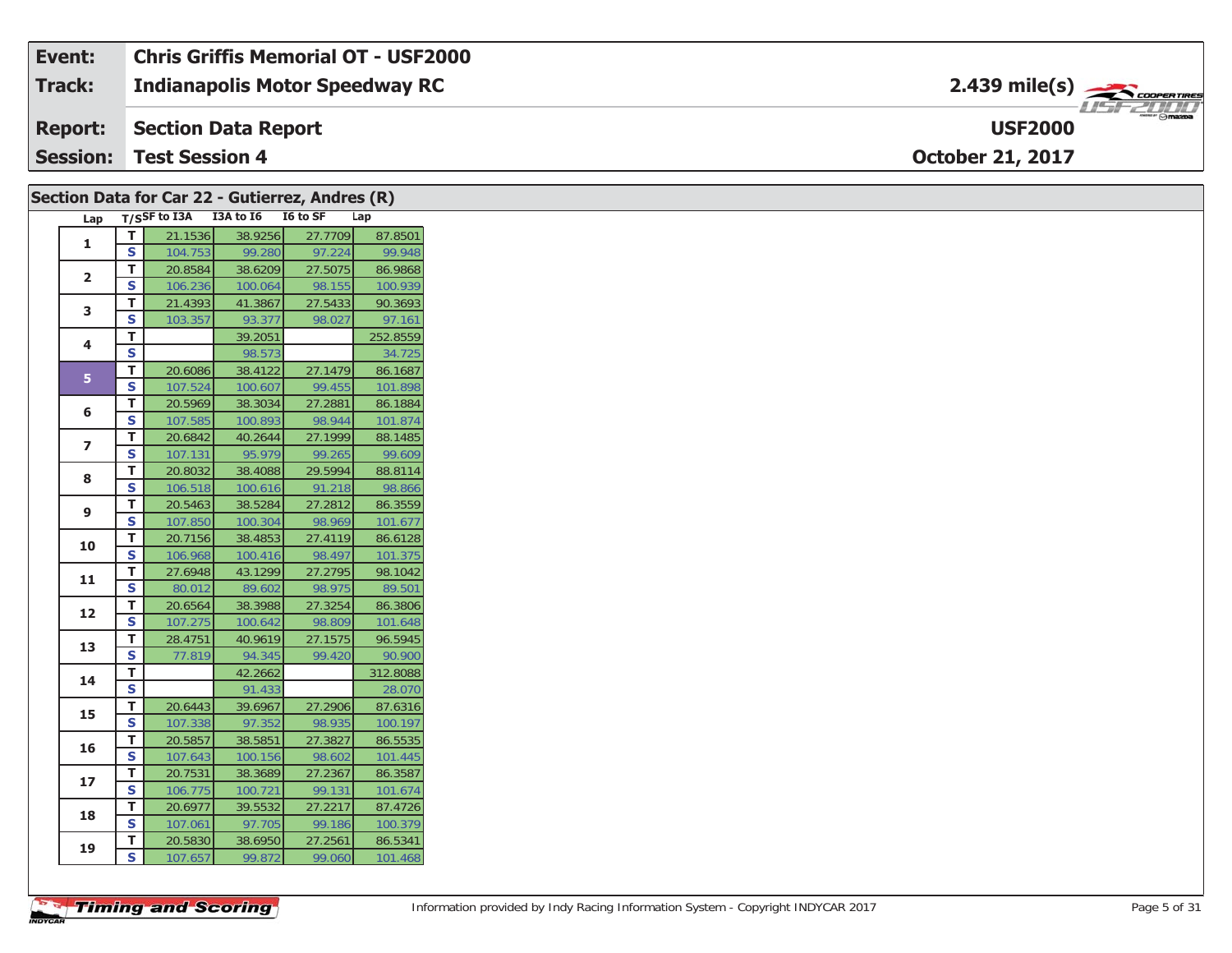| Event:          | <b>Chris Griffis Memorial OT - USF2000</b> |                                                                   |
|-----------------|--------------------------------------------|-------------------------------------------------------------------|
| Track:          | <b>Indianapolis Motor Speedway RC</b>      | $2.439$ mile(s) $\frac{1}{\sqrt{2.600 \text{ cm} \cdot \text{m}}$ |
| <b>Report:</b>  | Section Data Report                        | <b>Omazna</b><br><b>USF2000</b>                                   |
| <b>Session:</b> | <b>Test Session 4</b>                      | <b>October 21, 2017</b>                                           |
|                 |                                            |                                                                   |

#### **Section Data for Car 22 - Gutierrez, Andres (R)**

| Lap |   | T/SSF to I3A | <b>I3A to 16</b> | I6 to SF | Lap     |
|-----|---|--------------|------------------|----------|---------|
| 20  |   | 20.6553      | 41.8303          | 27.2933  | 89.7789 |
|     |   | 107.280      | 92.386           | 98.925   | 97.800  |
| 21  |   | 21.1734      | 38.7071          | 29.7802  | 89.6607 |
|     | S | 104.655      | 99.841           | 90.664   | 97.929  |
| 22  |   | 20.7412      | 38.4997          | 27.3512  | 86.5921 |
|     | S | 106.836      | 100.379          | 98.716   | 101.400 |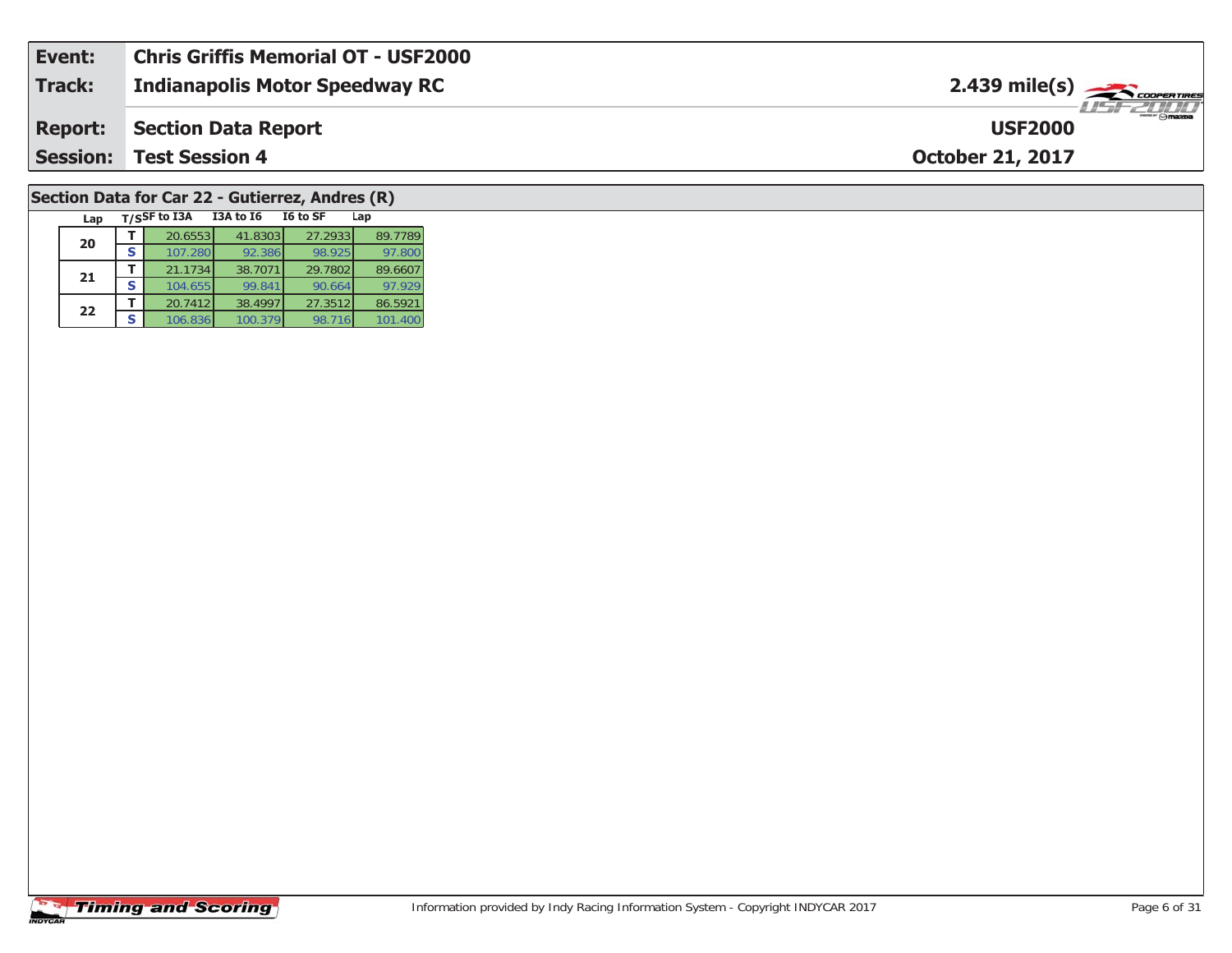| Event:          | <b>Chris Griffis Memorial OT - USF2000</b> |                              |
|-----------------|--------------------------------------------|------------------------------|
| Track:          | <b>Indianapolis Motor Speedway RC</b>      |                              |
|                 | <b>Report: Section Data Report</b>         | $\epsilon$<br><b>USF2000</b> |
| <b>Session:</b> | <b>Test Session 4</b>                      | <b>October 21, 2017</b>      |

#### **Section Data for Car 23 - Kohl, Lucas**

| Lap            |                         | T/SSF to I3A | I3A to I6 | I6 to SF | Lap      |
|----------------|-------------------------|--------------|-----------|----------|----------|
| 1              | T.                      | 21.8165      | 43.4822   | 29.5506  | 94.8493  |
|                | S                       | 101.570      | 88.876    | 91.369   | 92.572   |
| $\overline{2}$ | T.                      | 21.9809      | 41.3711   | 30.2321  | 93.5841  |
|                | S                       | 100.811      | 93.412    | 89.309   | 93.824   |
| 3              | T.                      | 22.0259      | 42.7028   | 31.2539  | 95.9826  |
|                | S                       | 100.605      | 90.499    | 86.389   | 91.479   |
| 4              | т                       |              | 40.8895   |          | 192.8125 |
|                | S                       |              | 94.512    |          | 45.539   |
| 5              | T.                      | 20.8420      | 38.9152   | 27.5251  | 87.2823  |
|                | S                       | 106.319      | 99.307    | 98.092   | 100.598  |
| 6              | T                       | 22.4243      | 39.1756   | 27.3492  | 88.9491  |
|                | S                       | 98.817       | 98.647    | 98.723   | 98.713   |
| $\overline{ }$ | T                       | 20.7201      | 38.7744   | 27.3920  | 86.8865  |
|                | S                       | 106.945      | 99.667    | 98.569   | 101.056  |
| 8              | T.                      | 20.6748      | 38.7600   | 27.3972  | 86.8320  |
|                | S                       | 107.179      | 99.704    | 98.550   | 101.119  |
| 9              | T                       | 20.8969      | 39.0085   | 27.2835  | 87.1889  |
|                | S                       | 106.040      | 99.069    | 98.961   | 100.705  |
| 10             | T.                      | 24.4677      | 41.1055   | 27.3115  | 92.8847  |
|                | S                       | 90.565       | 94.015    | 98.859   | 94.530   |
| 11             | T                       | 20.7120      | 38.8338   | 27.3334  | 86.8792  |
|                | $\overline{\mathbf{s}}$ | 106.987      | 99.515    | 98.780   | 101.064  |
| 12             | T                       | 20.6799      | 38.6204   | 27.3288  | 86.6291  |
|                | S                       | 107.153      | 100.065   | 98.797   | 101.356  |
| 13             | T.                      | 20.6240      | 38.8233   | 27.3800  | 86.8273  |
|                | S                       | 107.443      | 99.542    | 98.612   | 101.125  |
| 14             | т                       | 20.7365      | 38.8512   | 27.5578  | 87.1455  |
|                | $\overline{\mathbf{s}}$ | 106.860      | 99.470    | 97.976   | 100.756  |
| 15             | T.                      |              | 45.4609   |          | 301.4454 |
|                | S                       |              | 85.008    |          | 29.128   |
| 16             | T                       | 20.7370      | 39.0431   | 27.4899  | 87.2700  |
|                | $\overline{\mathbf{s}}$ | 106.858      | 98.982    | 98.218   | 100.612  |
| 17             | T                       | 20.7363      | 39.1064   | 27.3442  | 87.1869  |
|                | S                       | 106.861      | 98.821    | 98.741   | 100.708  |
| 18             | т                       | 23.6422      | 39.0810   | 27.3931  | 90.1163  |
|                | $\overline{\mathbf{s}}$ | 93.727       | 98.886    | 98.565   | 97.434   |
| 19             | T                       | 20.7571      | 38.7111   | 27.3309  | 86.7991  |
|                | $\overline{\mathsf{s}}$ | 106.754      | 99.830    | 98.789   | 101.158  |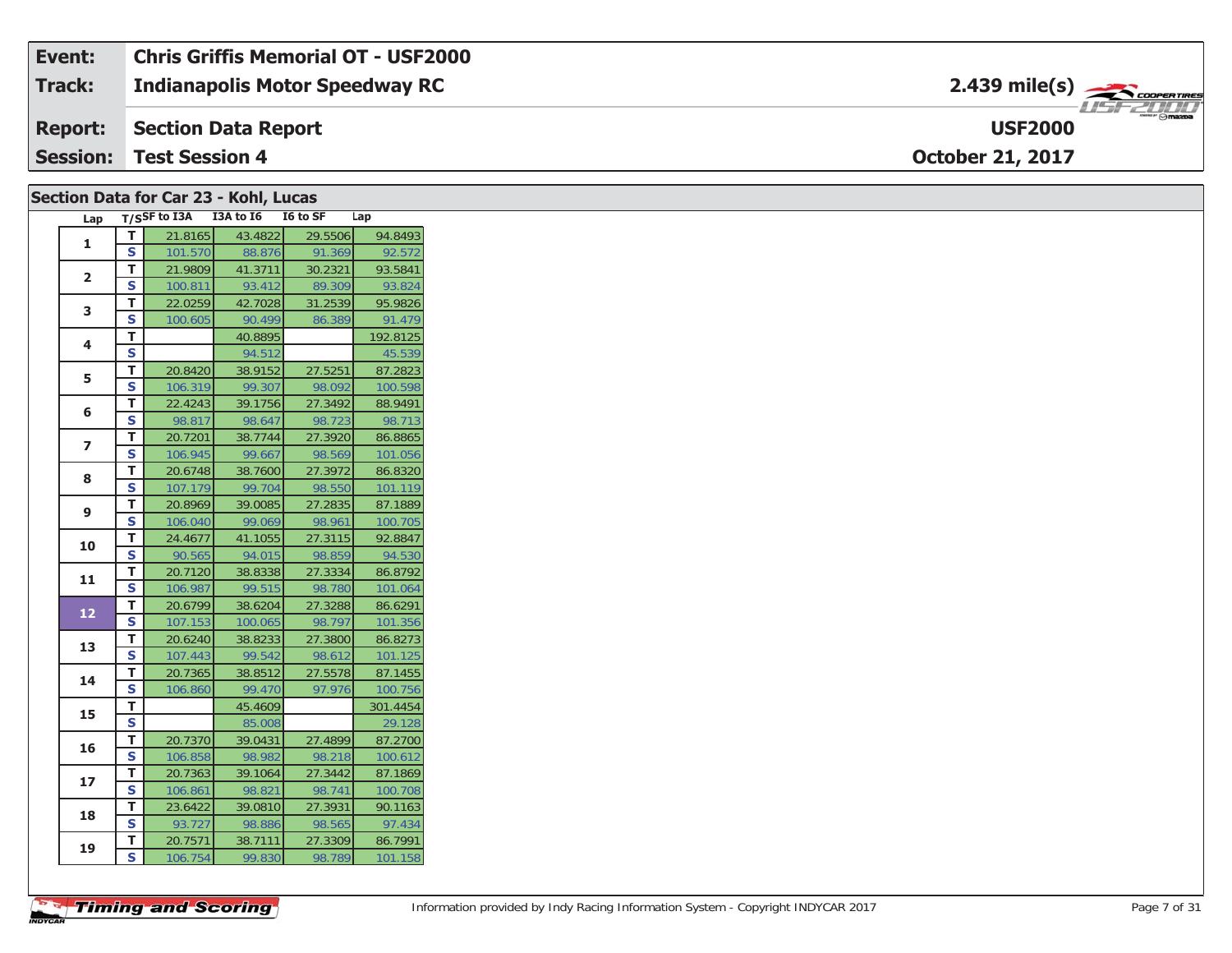| Event: | <b>Chris Griffis Memorial OT - USF2000</b> |                                               |
|--------|--------------------------------------------|-----------------------------------------------|
| Track: | Indianapolis Motor Speedway RC             | $2.439$ mile(s) $\frac{1}{2.48}$ coorer Times |
|        | <b>Report: Section Data Report</b>         | <b>USF2000</b>                                |
|        | <b>Session: Test Session 4</b>             | <b>October 21, 2017</b>                       |
|        |                                            |                                               |

#### **Section Data for Car 23 - Kohl, Lucas**

| Lap |   | T/SSF to I3A | <b>I3A to 16</b> | I6 to SF | Lap     |
|-----|---|--------------|------------------|----------|---------|
| 20  |   | 20.6957      | 38.7614          | 27.5044  | 86.9615 |
|     | S | 107.071      | 99.701           | 98.166   | 100.969 |
| 21  |   | 20.6819      | 38.8209          | 27.3263  | 86.8291 |
|     | S | 107.142      | 99.548           | 98.806   | 101.123 |
| 22  |   | 20.7305      | 38.7688          | 27.4353  | 86.9346 |
|     | S | 106.891      | 99.682           | 98.413   | 101.000 |
| 23  |   | 20.7874      | 38.8879          | 27.3154  | 86.9907 |
|     | S | 106.599      | 99.377           | 98.845   | 100.935 |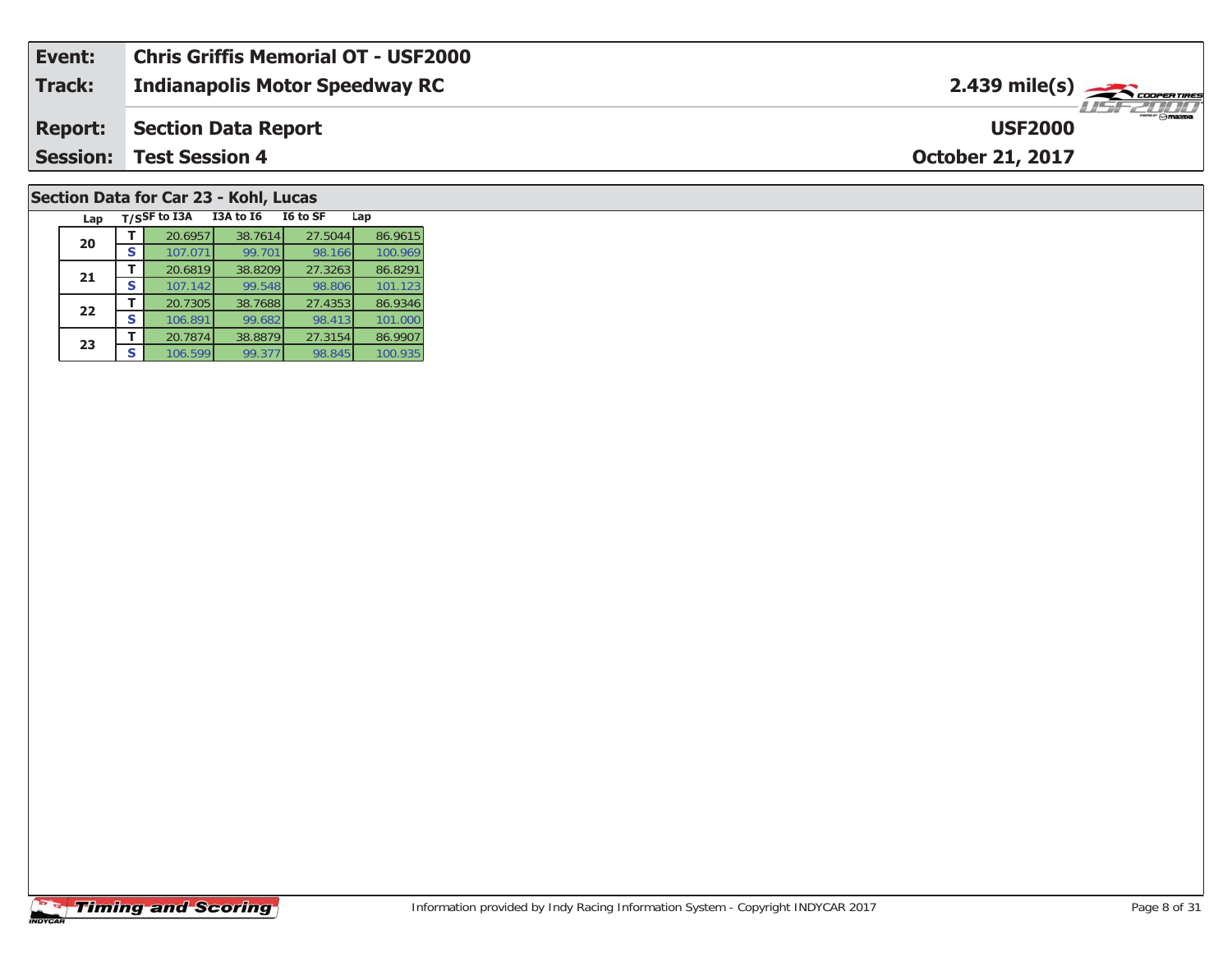| Event:          | <b>Chris Griffis Memorial OT - USF2000</b> |                                  |
|-----------------|--------------------------------------------|----------------------------------|
| <b>Track:</b>   | <b>Indianapolis Motor Speedway RC</b>      |                                  |
| <b>Report:</b>  | Section Data Report                        | <b>Symazoa</b><br><b>USF2000</b> |
| <b>Session:</b> | <b>Test Session 4</b>                      | <b>October 21, 2017</b>          |

|                | Section Data for Car 24 - Edenholm, Zoey (R) |                               |                    |                                     |                   |                   |  |  |  |
|----------------|----------------------------------------------|-------------------------------|--------------------|-------------------------------------|-------------------|-------------------|--|--|--|
|                |                                              |                               |                    | Lap T/SSF to I3A I3A to I6 I6 to SF |                   | Lap               |  |  |  |
|                |                                              | T.                            | 22.5662            | 44.4820                             | 30.0751           | 97.1233           |  |  |  |
| 1              |                                              | S                             | 98.196             | 86.879                              | 89.775            | 90.405            |  |  |  |
| $\mathbf{2}$   |                                              | T.                            | 22.8253            | 41.8819                             | 28.9886           | 93.6958           |  |  |  |
|                |                                              | S                             | 97.081             | 92.272                              | 93.140            | 93.712            |  |  |  |
| 3              |                                              | T.                            | 21.5975            | 41.0700                             | 28.3178           | 90.9853           |  |  |  |
|                |                                              | S                             | 102.600            | 94.097                              | 95.346            | 96.504            |  |  |  |
| 4              |                                              | T.                            | 22.9490            | 40.9945                             | 28.2533           | 92.1968           |  |  |  |
|                |                                              | S                             | 96.558             | 94.270                              | 95.564            | 95.235            |  |  |  |
| 5              |                                              | T.                            | 21.2392            | 41.3714                             | 28.7469           | 91.3575           |  |  |  |
|                |                                              | S                             | 104.331            | 93.411                              | 93.923            | 96.110            |  |  |  |
| 6              |                                              | T.                            | 21.6348            | 41.0689                             | 28.3592           | 91.0629           |  |  |  |
|                |                                              | $\mathbf s$                   | 102.423            | 94.099                              | 95.207            | 96.421            |  |  |  |
| $\overline{z}$ |                                              | T.                            | 21.2278            | 40.6216                             | 28.1662           | 90.0156           |  |  |  |
|                |                                              | S                             | 104.387            | 95.135                              | 95.860            | 97.543            |  |  |  |
| 8              |                                              | T.                            | 21.5658            | 41.1313                             | 28.4278           | 91.1249           |  |  |  |
|                |                                              | S                             | 102.751            | 93.956                              | 94.977            | 96.356            |  |  |  |
| 9              |                                              | T.                            | 21.6530            | 41.7636                             | 28.4088           | 91.8254           |  |  |  |
|                |                                              | S                             | 102.337            | 92.534                              | 95.041            | 95.621            |  |  |  |
| 10             |                                              | T.                            |                    | 40.7297                             |                   | 529.7514          |  |  |  |
|                |                                              | $\mathbf s$                   |                    | 94.883                              |                   | 16.575            |  |  |  |
| 11             |                                              | T.                            | 21.3642            | 41.5450                             | 27.9113           | 90.8205           |  |  |  |
|                |                                              | S                             | 103.721            | 93.021                              | 96.735            | 96.679            |  |  |  |
| 12             |                                              | T.<br>$\overline{\mathbf{s}}$ | 21.2743            | 41.5603                             | 28.0482           | 90.8828           |  |  |  |
|                |                                              | T.                            | 104.159            | 92.986                              | 96.263<br>28.1308 | 96.612            |  |  |  |
| 13             |                                              | S                             | 21.4375<br>103.366 | 41.6761<br>92.728                   | 95.980            | 91.2444<br>96.229 |  |  |  |
|                |                                              | T.                            | 21.3961            | 42.2629                             | 28.0880           | 91.7470           |  |  |  |
| 14             |                                              | S                             | 103.566            | 91.441                              | 96.126            | 95.702            |  |  |  |
|                |                                              | T.                            | 21.5925            | 42.1428                             | 28.3259           | 92.0612           |  |  |  |
| 15             |                                              | S                             | 102.624            | 91.701                              | 95.319            | 95.376            |  |  |  |
|                |                                              | T.                            | 21.6956            | 41.0846                             | 28.2859           | 91.0661           |  |  |  |
| 16             |                                              | S                             | 102.136            | 94.063                              | 95.454            | 96.418            |  |  |  |
|                |                                              | T.                            | 21.4139            | 40.4141                             | 28.4661           | 90.2941           |  |  |  |
| 17             |                                              | S                             | 103.480            | 95.624                              | 94.850            | 97.242            |  |  |  |
|                |                                              | T.                            | 21.5547            | 41.4480                             | 28.0015           | 91.0042           |  |  |  |
| 18             |                                              | S                             | 102.804            | 93.238                              | 96.423            | 96.483            |  |  |  |
|                |                                              |                               |                    |                                     |                   |                   |  |  |  |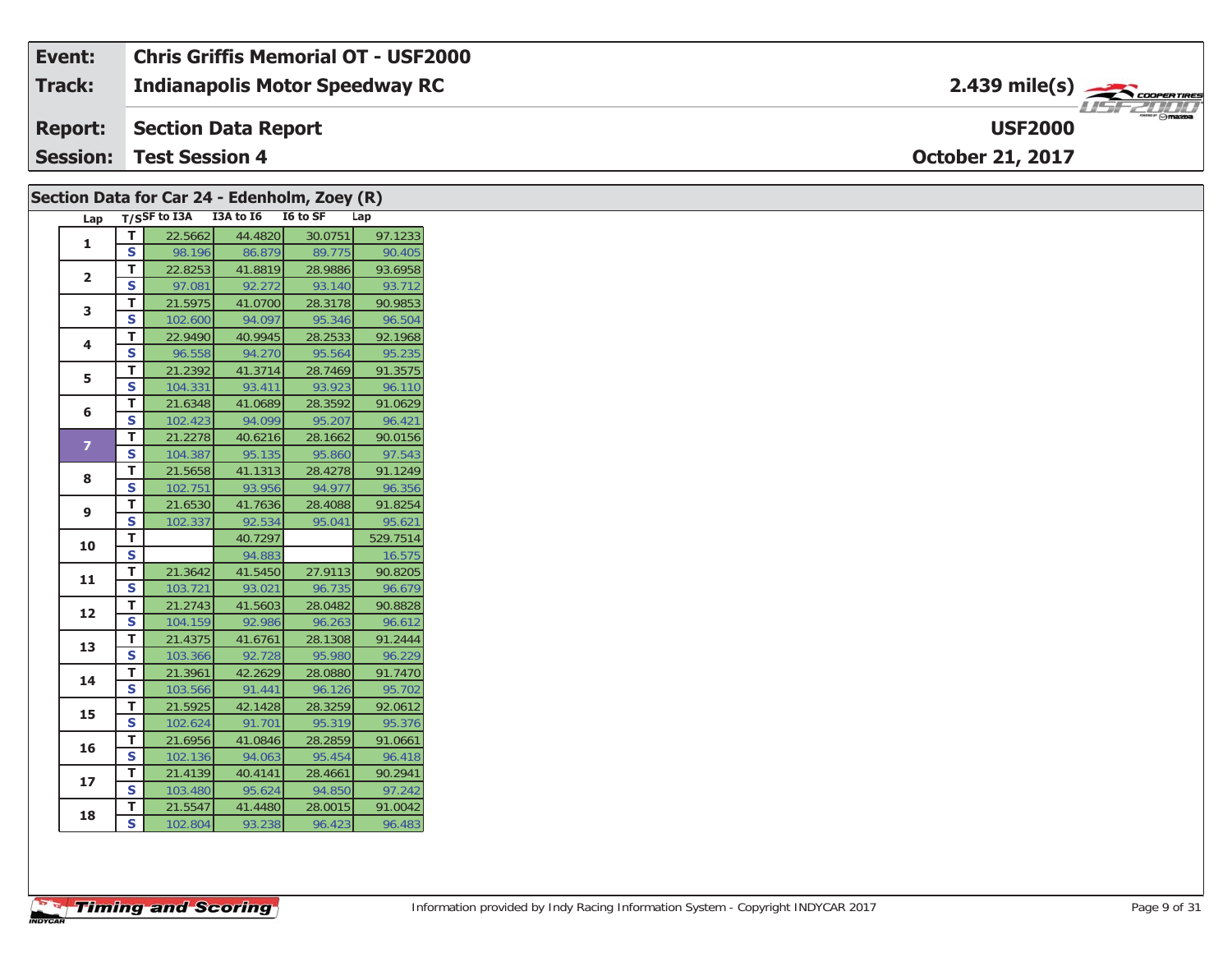| Event:          | <b>Chris Griffis Memorial OT - USF2000</b> |                                                  |
|-----------------|--------------------------------------------|--------------------------------------------------|
| <b>Track:</b>   | Indianapolis Motor Speedway RC             | $2.439$ mile(s) $\rightarrow$ COOPERTIRES        |
|                 | <b>Report: Section Data Report</b>         | $m_{\text{max}}$ $\odot$ mazna<br><b>USF2000</b> |
| <b>Session:</b> | <b>Test Session 4</b>                      | <b>October 21, 2017</b>                          |

|                |                         | Section Data for Car 25 - Finlayson, Elliott (R) |                   |                   |                    |
|----------------|-------------------------|--------------------------------------------------|-------------------|-------------------|--------------------|
| Lap            |                         | T/SSF to I3A I3A to I6 I6 to SF                  |                   |                   | Lap                |
| $\mathbf{1}$   | $\mathsf T$             | 21.2263                                          | 39.6722           | 27.8551           | 88.7536            |
|                | S                       | 104.395                                          | 97.412            | 96.930            | 98.930             |
| $\overline{2}$ | T                       | 21.0882                                          | 40.1230           | 27.6103           | 88.8215            |
|                | <b>S</b>                | 105.078                                          | 96.317            | 97.790            | 98.854             |
| 3              | T                       | 21.0055                                          | 39.2506           | 27.6692           | 87.9253            |
|                | S                       | 105.492                                          | 98.458            | 97.581            | 99.862             |
| 4              | Т                       | 22.0660                                          | 41.1231           | 27.7296           | 90.9187            |
|                | S                       | 100.422                                          | 93.975            | 97.369            | 96.574             |
| 5              | T                       |                                                  | 39.4409           |                   | 549.4963           |
|                | $\overline{\mathbf{s}}$ |                                                  | 97.983            |                   | 15.979             |
| 6              | T.                      | 20.9907                                          | 38.9909           | 27.6571           | 87.6387            |
|                | S                       | 105.566                                          | 99.114            | 97.624            | 100.189            |
| $\overline{ }$ | T                       | 21.2538                                          | 39.2791           | 27.3813           | 87.9142            |
|                | S                       | 104.259                                          | 98.387            | 98.607            | 99.875             |
| 8              | $\mathbf{T}$            | 20.8974                                          | 39.0932           | 27.6550           | 87.6456            |
|                | S                       | 106.038                                          | 98.855            | 97.632            | 100.181            |
| 9              | T                       | 20.9598                                          | 39.1950           | 27.4970           | 87.6518            |
|                | S                       | 105.722                                          | 98.598            | 98.193            | 100.174            |
| 10             | T.                      | 21.2715                                          | 39.3332           | 30.3433           | 90.9480            |
|                | $\overline{\mathbf{s}}$ | 104.173                                          | 98.251            | 88.982            | 96.543             |
| 11             | T                       | 20.9355                                          | 39.0344           | 27.5072           | 87.4771            |
|                | S                       | 105.845                                          | 99.004            | 98.156            | 100.374            |
| 12             | $\mathbf T$             | 20.8531                                          | 39.1912           | 27.4139           | 87.4582            |
|                | S                       | 106.263                                          | 98.607            | 98.490            | 100.395            |
| 13             | T                       | 20.9815                                          | 39.5707           | 27.4822           | 88.0344            |
|                | S                       | 105.613                                          | 97.662            | 98.245            | 99.738             |
| 14             | T                       | 21.0212                                          | 39.8486           | 27.5442           | 88.4140            |
|                | S                       | 105.413                                          | 96.981            | 98.024            | 99.310             |
| 15             | T                       | 21.0215                                          | 39.4913           | 27.5314           | 88.0442<br>99.727  |
|                | S                       | 105.412                                          | 97.858            | 98.070            |                    |
| <b>16</b>      | $\mathbf{T}$<br>S       | 20.8402                                          | 39.0235           | 27.4590           | 87.3227            |
|                | T.                      | 106.329<br>21.2680                               | 99.031<br>38.9947 | 98.328<br>27.4223 | 100.551<br>87.6850 |
| 17             | S                       | 104.190                                          | 99.104            | 98.460            | 100.136            |
|                | T                       | 20.8723                                          | 39.0557           | 27.4259           | 87.3539            |
| 18             | $\mathbf{s}$            | 106.165                                          | 98.950            | 98.447            | 100.515            |
|                | T                       | 20.8801                                          | 39.1276           | 27.4825           | 87.4902            |
| 19             | <b>S</b>                | 106.125                                          | 98.768            | 98.244            | 100.359            |
|                |                         |                                                  |                   |                   |                    |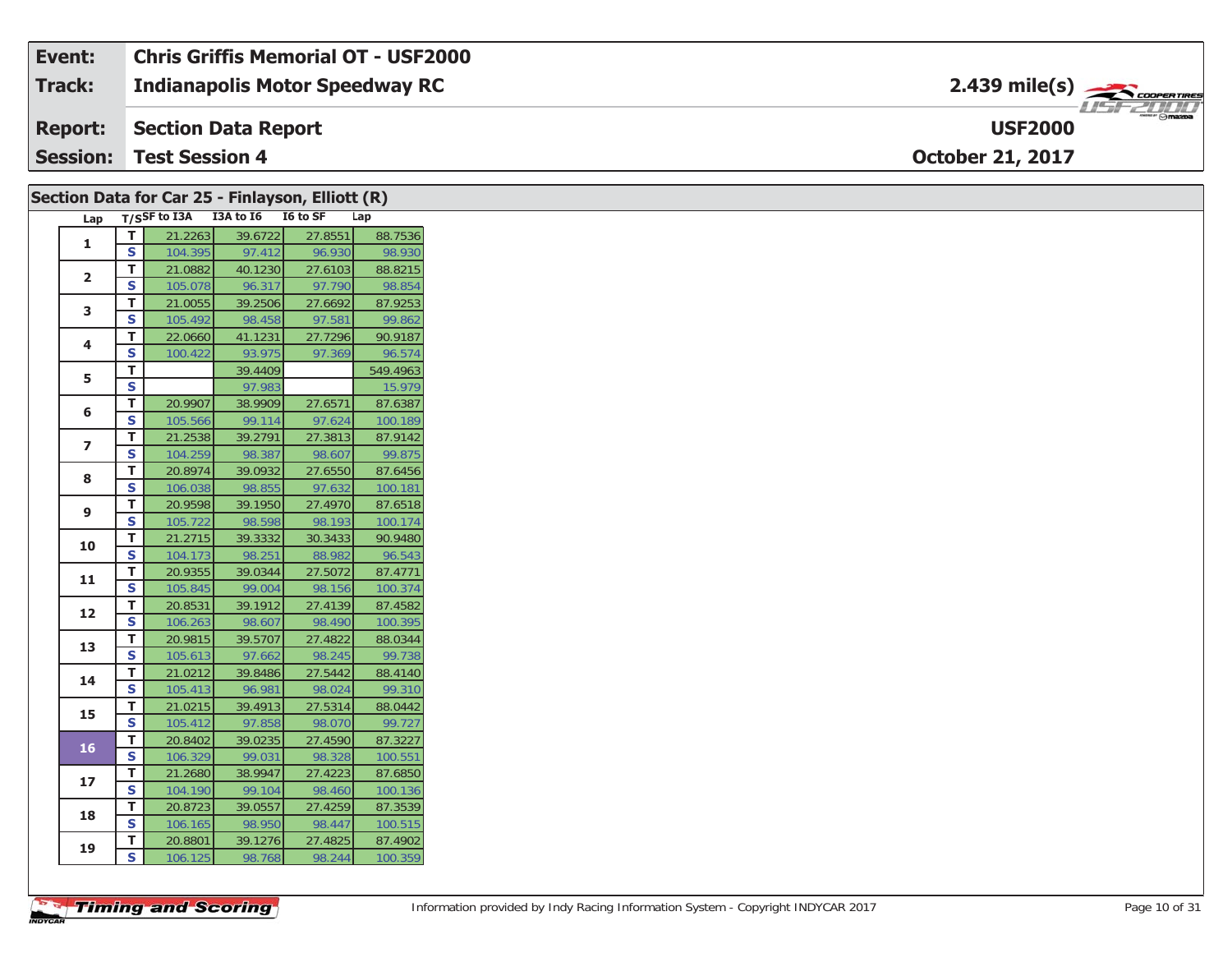| Event: | Chris Griffis Memorial OT - USF2000   |                                                                                                                                                                                                                                                                                                                                                                                                                                                                                                   |
|--------|---------------------------------------|---------------------------------------------------------------------------------------------------------------------------------------------------------------------------------------------------------------------------------------------------------------------------------------------------------------------------------------------------------------------------------------------------------------------------------------------------------------------------------------------------|
| Track: | <b>Indianapolis Motor Speedway RC</b> | $2.439$ mile(s) $\frac{1}{2.566}$ coorentment                                                                                                                                                                                                                                                                                                                                                                                                                                                     |
|        | <b>Report:</b> Section Data Report    | $\overline{\phantom{a}}$ $\overline{\phantom{a}}$ $\overline{\phantom{a}}$ $\overline{\phantom{a}}$ $\overline{\phantom{a}}$ $\overline{\phantom{a}}$ $\overline{\phantom{a}}$ $\overline{\phantom{a}}$ $\overline{\phantom{a}}$ $\overline{\phantom{a}}$ $\overline{\phantom{a}}$ $\overline{\phantom{a}}$ $\overline{\phantom{a}}$ $\overline{\phantom{a}}$ $\overline{\phantom{a}}$ $\overline{\phantom{a}}$ $\overline{\phantom{a}}$ $\overline{\phantom{a}}$ $\overline{\$<br><b>USF2000</b> |
|        | <b>Session: Test Session 4</b>        | <b>October 21, 2017</b>                                                                                                                                                                                                                                                                                                                                                                                                                                                                           |

|                         |                         | Section Data for Car 27 - O'Keeffe, Callan (R) |         |         |          |
|-------------------------|-------------------------|------------------------------------------------|---------|---------|----------|
|                         |                         | Lap T/SSF to I3A I3A to I6 I6 to SF            |         |         | Lap      |
| $\mathbf{1}$            | T                       | 20.8448                                        | 38.7925 | 27.4201 | 87.0574  |
|                         | $\mathbf{s}$            | 106.305                                        | 99.621  | 98.468  | 100.858  |
| $\overline{2}$          | T                       | 20.7438                                        | 38.5803 | 27.2566 | 86.5807  |
|                         | S                       | 106.823                                        | 100.169 | 99.059  | 101.413  |
| 3                       | T.                      | 20.7360                                        | 41.5928 | 27.2145 | 89.5433  |
|                         | $\mathbf{s}$            | 106.863                                        | 92.914  | 99.212  | 98.058   |
| 4                       | T                       | 21.9871                                        | 39.5495 | 28.3031 | 89.8397  |
|                         | S                       | 100.782                                        | 97.714  | 95.396  | 97.734   |
| 5                       | T                       | 24.2268                                        | 39.1501 | 27.4016 | 90.7785  |
|                         | S                       | 91.465                                         | 98.711  | 98.534  | 96.723   |
| 6                       | T                       | 21.3324                                        | 38.7745 | 27.2649 | 87.3718  |
|                         | S                       | 103.875                                        | 99.667  | 99.028  | 100.495  |
| $\overline{\mathbf{z}}$ | T                       | 20.7965                                        | 38.6186 | 27.3006 | 86.7157  |
|                         | S                       | 106.552                                        | 100.070 | 98.899  | 101.255  |
| 8                       | T                       |                                                | 42.9239 |         | 403.2672 |
|                         | $\mathbf s$             |                                                | 90.032  |         | 21.773   |
| 9                       | Т                       | 22.7388                                        | 40.0311 | 28.6869 | 91.4568  |
|                         | S                       | 97.451                                         | 96.539  | 94.120  | 96.006   |
| 10                      | T                       | 20.6139                                        | 38.4288 | 27.1969 | 86.2396  |
|                         | S                       | 107.496                                        | 100.564 | 99.276  | 101.814  |
| 11                      | T                       | 20.7802                                        | 38.2912 | 27.1048 | 86.1762  |
|                         | S                       | 106.636                                        | 100.925 | 99.613  | 101.889  |
| 12                      | T                       | 20.6984                                        | 38.3056 | 27.3895 | 86.3935  |
|                         | S                       | 107.057                                        | 100.887 | 98.578  | 101.633  |
| 13                      | T                       | 20.7744                                        | 39.6224 | 27.1248 | 87.5216  |
|                         | S                       | 106.665                                        | 97.534  | 99.540  | 100.323  |
| 14                      | T.                      |                                                | 40.5100 |         | 313.7899 |
|                         | <b>S</b>                |                                                | 95.397  |         | 27.982   |
| 15                      | T                       | 20.6898                                        | 38.5448 | 27.1430 | 86.3776  |
|                         | $\overline{\mathbf{s}}$ | 107.102                                        | 100.261 | 99.473  | 101.651  |
| 16                      | T                       | 20.5843                                        | 38.5130 | 27.1686 | 86.2659  |
|                         | S                       | 107.650                                        | 100.344 | 99.379  | 101.783  |
| 17                      | Т                       | 20.7836                                        | 38.5252 | 27.2611 | 86.5699  |
|                         | S                       | 106.618                                        | 100.312 | 99.042  | 101.426  |
| 18                      | T                       | 20.6208                                        | 38.6091 | 27.1496 | 86.3795  |
|                         | S                       | 107.460                                        | 100.094 | 99.449  | 101.649  |
| 19                      | T.                      | 20.6666                                        | 38.5900 | 27.3764 | 86.6330  |
|                         | <b>S</b>                | 107.222                                        | 100.144 | 98.625  | 101.352  |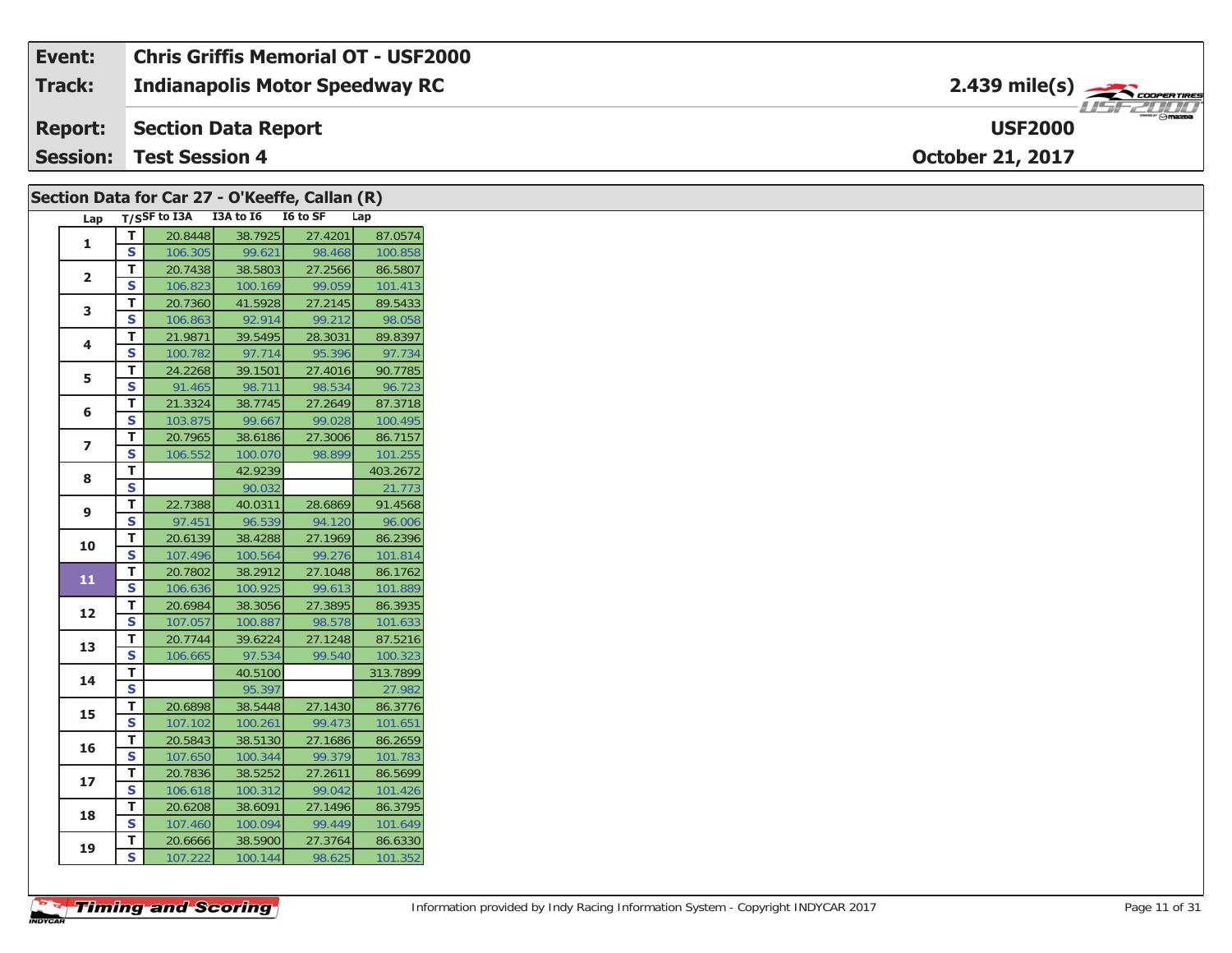| Event:         | <b>Chris Griffis Memorial OT - USF2000</b> |                                           |
|----------------|--------------------------------------------|-------------------------------------------|
| Track:         | <b>Indianapolis Motor Speedway RC</b>      | $2.439$ mile(s) $\rightarrow$ COOPERTIRES |
| <b>Report:</b> | Section Data Report                        | <b>USF2000</b>                            |
|                | <b>Session: Test Session 4</b>             | <b>October 21, 2017</b>                   |
|                |                                            |                                           |

### **Section Data for Car 27 - O'Keeffe, Callan (R)**

| Lap | T/SSF to I3A | <b>I3A to 16</b> | I6 to SF | Lap |
|-----|--------------|------------------|----------|-----|
|     |              |                  |          |     |
| 20  | T(A)         |                  |          |     |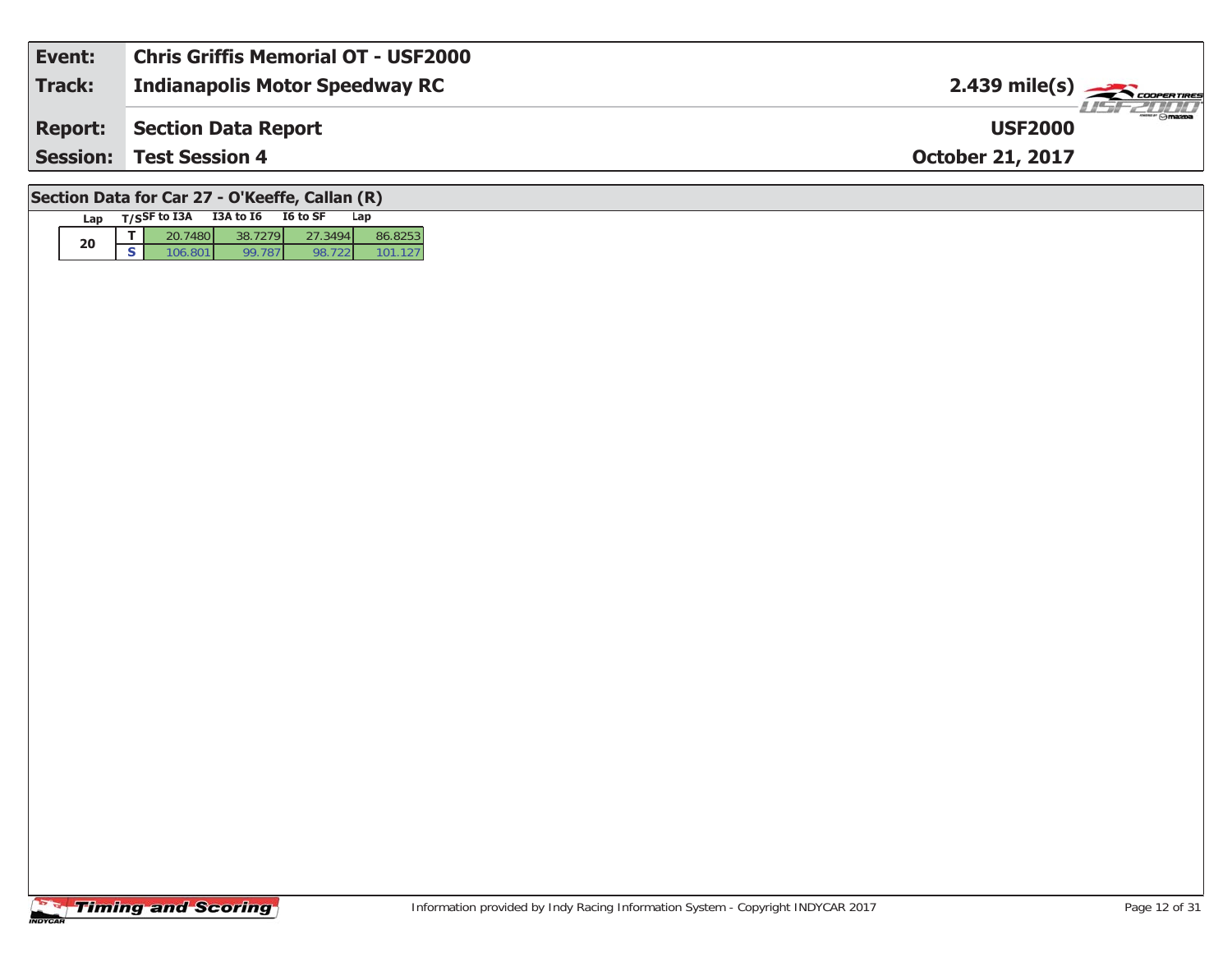#### **Event: Chris Griffis Memorial OT - USF2000**2.439 mile(s) **2.439 miles Indianapolis Motor Speedway RC Track:** 1151-21111 **Section Data Report USF2000Report: Session:October 21, 2017 Test Session 4**

|                         |                               |                                 |                   | Section Data for Car 31 - Lindh, Rasmus (R) |                   |
|-------------------------|-------------------------------|---------------------------------|-------------------|---------------------------------------------|-------------------|
| Lap                     |                               | T/SSF to I3A I3A to I6 I6 to SF |                   |                                             | Lap               |
| $\mathbf{1}$            | T                             | 21.0874                         | 47.5454           | 27.6205                                     | 96.2533           |
|                         | S                             | 105.082                         | 81.281            | 97.753                                      | 91.222            |
| $\mathbf{2}$            | T.                            | 20.9844                         | 39.2977           | 27.5869                                     | 87.8690           |
|                         | S                             | 105.598                         | 98.340            | 97.873                                      | 99.926            |
| 3                       | T.                            | 20.8385                         | 38.8933           | 27.3086                                     | 87.0404           |
|                         | S                             | 106.337                         | 99.363            | 98.870                                      | 100.877           |
| 4                       | T.                            |                                 | 50.5113           |                                             | 255.1087          |
|                         | S                             |                                 | 76.509            |                                             | 34.418            |
| 5                       | T.                            | 27.3740                         | 49.5141           | 33.0777                                     | 109.9658          |
|                         | S.                            | 80.949                          | 78.049            | 81.626                                      | 79.847            |
| 6                       | T                             | 20.7653                         | 38.5900           | 27.5413                                     | 86.8966           |
|                         | S                             | 106.712                         | 100.144           | 98.035                                      | 101.044           |
| $\overline{\mathbf{z}}$ | T.                            | 20.7764                         | 39.0538           | 27.2750                                     | 87.1052           |
|                         | S                             | 106.655                         | 98.954            | 98.992                                      | 100.802           |
| 8                       | T                             | 20.7199                         | 38.9694           | 27.3352                                     | 87.0245           |
|                         | S                             | 106.946                         | 99.169            | 98.774                                      | 100.896           |
| 9                       | T.                            | 20.7025                         | 38.6873           | 27.2555                                     | 86.6453           |
|                         | S                             | 107.036                         | 99.892            | 99.063                                      | 101.337           |
| 10                      | T.                            | 20.6330                         | 38.8763           | 27.2238                                     | 86.7331           |
|                         | S                             | 107.396                         | 99.406            | 99.178                                      | 101.235           |
| 11                      | т                             | 20.6987                         | 38.5516           | 27.2073                                     | 86.4576           |
|                         | S                             | 107.055                         | 100.243           | 99.238                                      | 101.557           |
| 12                      | T.                            | 20.8200                         | 38.9131           | 27.6423                                     | 87.3754           |
|                         | S                             | 106.432                         | 99.312            | 97.676                                      | 100.491           |
| 13                      | T.<br>$\overline{\mathbf{s}}$ |                                 | 48.4535           |                                             | 537.3367          |
|                         |                               |                                 | 79.758            |                                             | 16.341            |
| 14                      | T<br>$\overline{\mathbf{s}}$  | 24.6424<br>89.923               | 39.3855<br>98.121 | 31.0010<br>87.094                           | 95.0289<br>92.397 |
|                         |                               |                                 |                   |                                             | 86.9432           |
| 15                      | T.<br>S                       | 20.7877<br>106.597              | 38.7279<br>99.787 | 27.4276<br>98.441                           |                   |
|                         |                               |                                 |                   | 27.3269                                     | 100.990           |
| 16                      | Τ.<br>$\overline{\mathbf{s}}$ | 20.6635<br>107.238              | 42.5444<br>90.836 | 98.804                                      | 90.5348<br>96.984 |
|                         | T.                            | 20.6973                         | 38.4472           | 28.4378                                     | 87.5823           |
| 17                      | S                             | 107.063                         | 100.516           | 94.944                                      | 100.253           |
|                         | T.                            | 20.6481                         | 38.5018           | 27.1694                                     | 86.3193           |
| 18                      | S                             | 107.318                         | 100.373           | 99.377                                      | 101.720           |
|                         | Τ.                            | 20.6115                         | 38.4445           | 27.3288                                     | 86.3848           |
| 19                      | S.                            | 107.508                         | 100.523           | 98.797                                      | 101.643           |
|                         |                               |                                 |                   |                                             |                   |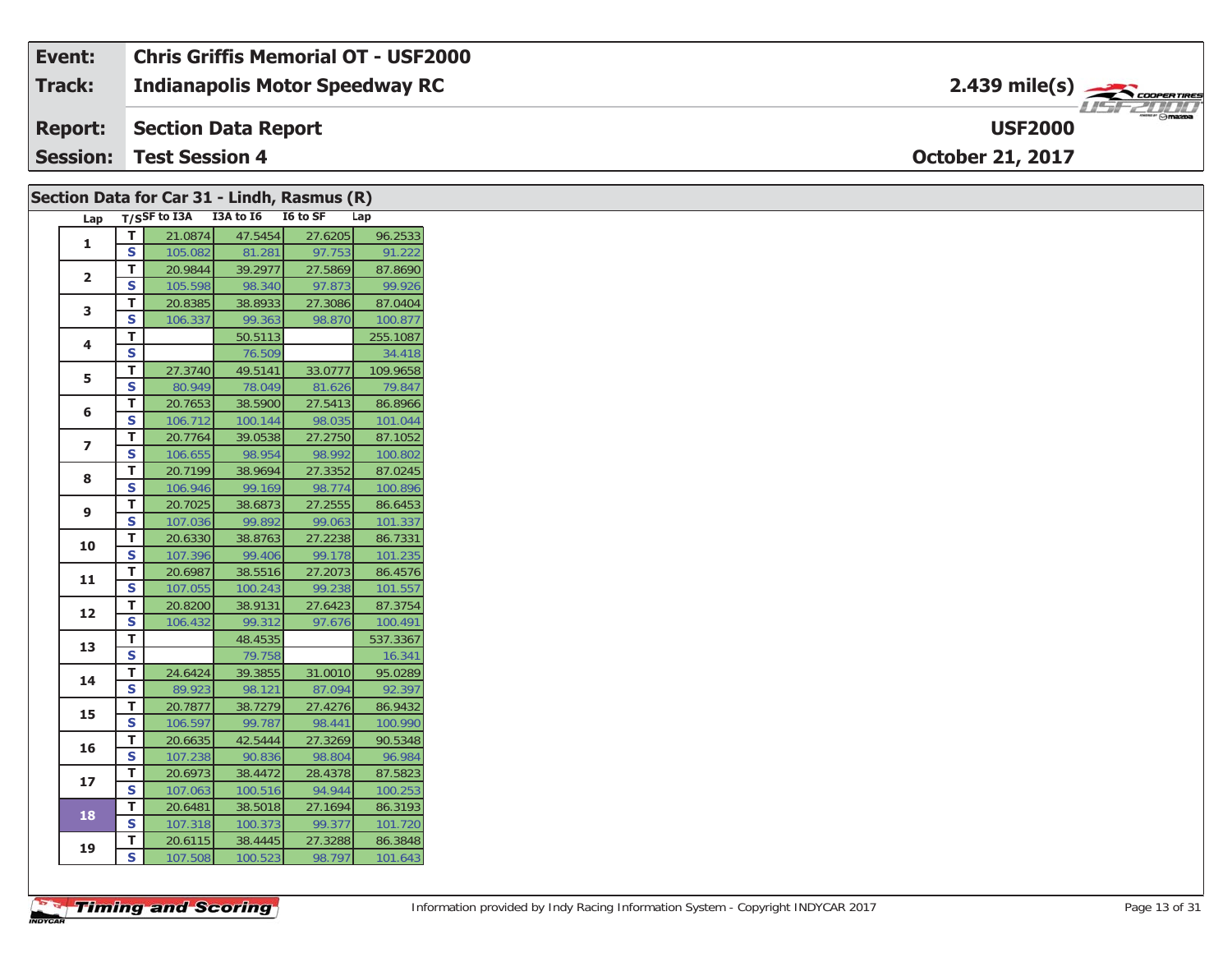| Event:                                      | <b>Chris Griffis Memorial OT - USF2000</b> |                                                                                                                                                                                                                                                                                                                                                                                                                    |  |  |  |  |  |
|---------------------------------------------|--------------------------------------------|--------------------------------------------------------------------------------------------------------------------------------------------------------------------------------------------------------------------------------------------------------------------------------------------------------------------------------------------------------------------------------------------------------------------|--|--|--|--|--|
| Track:                                      | <b>Indianapolis Motor Speedway RC</b>      | 2.439 mile(s) $\frac{1}{\sqrt{1-\frac{1}{2}}}\frac{1}{\sqrt{1-\frac{1}{2}}}\frac{1}{\sqrt{1-\frac{1}{2}}}\frac{1}{\sqrt{1-\frac{1}{2}}}\frac{1}{\sqrt{1-\frac{1}{2}}}\frac{1}{\sqrt{1-\frac{1}{2}}}\frac{1}{\sqrt{1-\frac{1}{2}}}\frac{1}{\sqrt{1-\frac{1}{2}}}\frac{1}{\sqrt{1-\frac{1}{2}}}\frac{1}{\sqrt{1-\frac{1}{2}}}\frac{1}{\sqrt{1-\frac{1}{2}}}\frac{1}{\sqrt{1-\frac{1}{2}}}\frac{1}{\sqrt{1-\frac{1}{$ |  |  |  |  |  |
| <b>Report:</b>                              | Section Data Report                        | <b>USF2000</b>                                                                                                                                                                                                                                                                                                                                                                                                     |  |  |  |  |  |
|                                             | <b>Session: Test Session 4</b>             | <b>October 21, 2017</b>                                                                                                                                                                                                                                                                                                                                                                                            |  |  |  |  |  |
| Section Data for Car 31 - Lindh, Rasmus (R) |                                            |                                                                                                                                                                                                                                                                                                                                                                                                                    |  |  |  |  |  |

# **Timing and Scoring**

Lap T/S<sup>SF</sup> to I3A I3A to I6 I6 to SF Lap

**d T** 20.5999 38.5276 27.2688 86.3963<br>**S** 107.569 100.306 99.014 101.629

101.629

**20**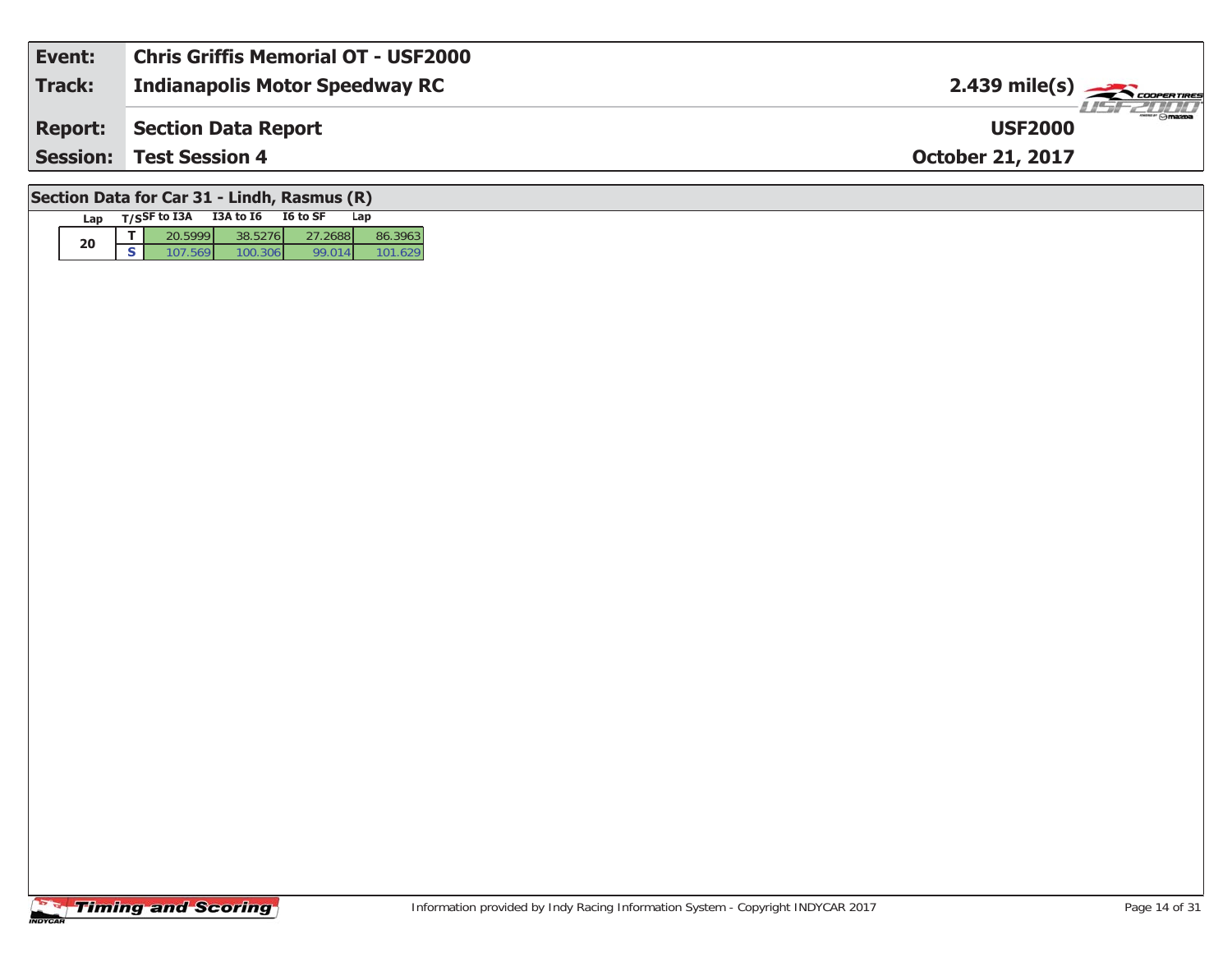| Event:          | <b>Chris Griffis Memorial OT - USF2000</b> |                                                |
|-----------------|--------------------------------------------|------------------------------------------------|
| <b>Track:</b>   | <b>Indianapolis Motor Speedway RC</b>      | $2.439$ mile(s) $\rightarrow$ COOPERTIRES      |
| <b>Report:</b>  | Section Data Report                        | $\frac{2\pi}{\omega}$ omazoa<br><b>USF2000</b> |
| <b>Session:</b> | <b>Test Session 4</b>                      | <b>October 21, 2017</b>                        |

| Section Data for Car 32 - Conwright, Jaden (R) |                         |                                     |                   |         |                    |
|------------------------------------------------|-------------------------|-------------------------------------|-------------------|---------|--------------------|
|                                                |                         | Lap T/SSF to I3A I3A to I6 I6 to SF |                   |         | Lap                |
| $\mathbf{1}$                                   | $\overline{T}$          | 21.3446                             | 39.4978           | 27.6843 | 88.5267            |
|                                                | $\overline{\mathbf{s}}$ | 103.816                             | 97.842            | 97.528  | 99.184             |
| $\overline{2}$                                 | T                       | 20.9231                             | 39.2346           | 27.5197 | 87.6774            |
|                                                | S                       | 105.907                             | 98.498            | 98.112  | 100.144            |
| 3                                              | T                       | 20.9533                             | 38.8836           | 27.2568 | 87.0937            |
|                                                | $\mathsf{s}$            | 105.755                             | 99.388            | 99.058  | 100.816            |
| 4                                              | T                       | 20.9062                             | 39.2832           | 27.3995 | 87.5889            |
|                                                | S                       | 105.993                             | 98.377            | 98.542  | 100.246            |
| 5                                              | T.                      | 20.8881                             | 38.6908           | 27.8056 | 87.3845            |
|                                                | S                       | 106.085                             | 99.883            | 97.103  | 100.480            |
| 6                                              | T.                      | 21.1397                             | 39.4771           | 28.1570 | 88.7738            |
|                                                | S                       | 104.822                             | 97.893            | 95.891  | 98.908             |
| $\overline{ }$                                 | T                       | 21.3471                             | 38.8448           | 27.5613 | 87.7532            |
|                                                | <b>S</b>                | 103.804                             | 99.487            | 97.963  | 100.058            |
| 8                                              | T                       | 20.8102                             | 38.6769           | 27.3424 | 86.8295            |
|                                                | $\mathsf{s}$            | 106.482                             | 99.919            | 98.748  | 101.122            |
| 9                                              | $\mathbf{T}$            | 20.8461                             | 38.7495           | 27.4834 | 87.0790            |
|                                                | $\mathsf{s}$            | 106.298                             | 99.731            | 98.241  | 100.833            |
| 10                                             | T                       | 20.8792                             | 38.8089           | 27.4465 | 87.1346            |
|                                                | $\mathbf{s}$            | 106.130                             | 99.579            | 98.373  | 100.768            |
| 11                                             | T                       | 20.7665                             | 38.7073           | 27.5396 | 87.0134            |
|                                                | S                       | 106.706                             | 99.840            | 98.041  | 100.909            |
| 12                                             | T.                      | 20.7563                             | 41.8276           | 27.4372 | 90.0211            |
|                                                | S                       | 106.758                             | 92.392            | 98.407  | 97.537             |
| 13                                             | T                       | 20.9510                             | 38.9774           | 27.6434 | 87.5718            |
|                                                | S                       | 105.766                             | 99.148            | 97.673  | 100.265            |
| 14                                             | T                       |                                     | 51.8218           |         | 445.0379           |
|                                                | $\overline{\mathbf{s}}$ |                                     | 74.574            |         | 19.730             |
| 15                                             | T.                      | 22.9225                             | 43.7557           | 30.0273 | 96.7055            |
|                                                | S                       | 96.670                              | 88.321            | 89.918  | 90.795             |
| 16                                             | T                       |                                     | 39.3688           |         | 216.6786           |
|                                                | $\overline{\mathbf{s}}$ |                                     | 98.163            |         | 40.523             |
| 17                                             | T.                      | 21.0100                             | 39.1134           | 27.5694 | 87.6928            |
|                                                | S                       | 105.469                             | 98.804            | 97.935  | 100.127            |
|                                                | T                       | 20.8702                             | 39.3265           | 27.4615 | 87.6582            |
|                                                |                         |                                     |                   |         |                    |
| 18                                             | S                       | 106.176                             | 98.268            | 98.319  | 100.166            |
| 19                                             | T<br>$\mathbf s$        |                                     | 46.3122<br>83.446 |         | 263.1631<br>33.365 |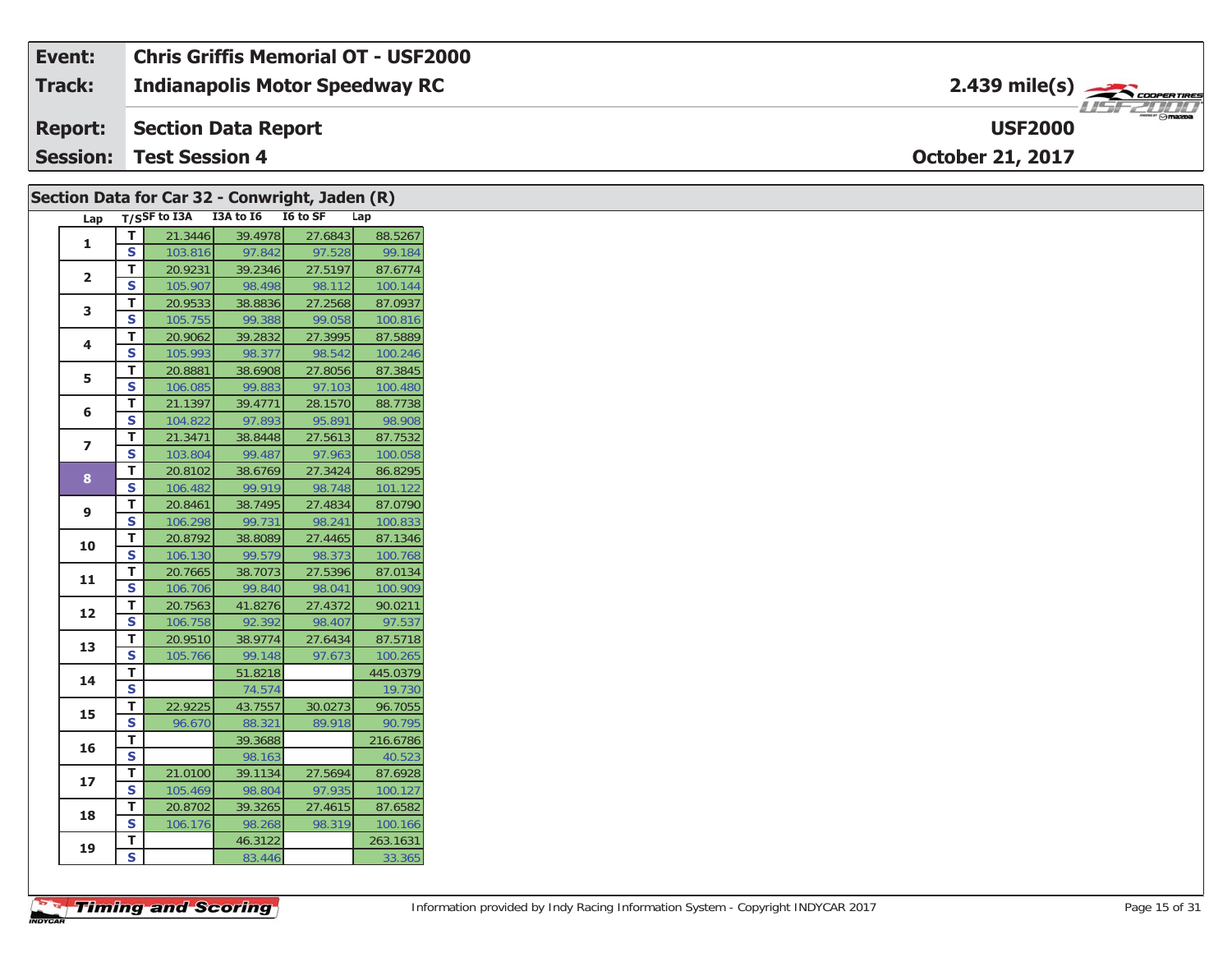| Event:          | <b>Chris Griffis Memorial OT - USF2000</b> |                                                          |
|-----------------|--------------------------------------------|----------------------------------------------------------|
| <b>Track:</b>   | <b>Indianapolis Motor Speedway RC</b>      | $2.439$ mile(s) $\frac{1}{2.566}$ coorentment            |
|                 | <b>Report: Section Data Report</b>         | $\overline{\phantom{a}}$ $\odot$ mazpa<br><b>USF2000</b> |
| <b>Session:</b> | Test Session 4                             | <b>October 21, 2017</b>                                  |

|                         |                         | Section Data for Car 33 - Rowe, Myles (R) |         |         |          |
|-------------------------|-------------------------|-------------------------------------------|---------|---------|----------|
|                         |                         | Lap T/SSF to I3A I3A to I6 I6 to SF       |         |         | Lap      |
| 1                       | T.                      | 21.7535                                   | 40.4274 | 28.0712 | 90.2521  |
|                         | S                       | 101.864                                   | 95.592  | 96.184  | 97.287   |
|                         | T.                      | 21.2120                                   | 39.3452 | 28.3038 | 88.8610  |
| $\overline{2}$          | S                       | 104.465                                   | 98.222  | 95.394  | 98.811   |
| 3                       | T.                      | 21.0852                                   | 39.2082 | 27.7190 | 88.0124  |
|                         | S                       | 105.093                                   | 98.565  | 97.406  | 99.763   |
| 4                       | T                       | 20.9623                                   | 39.0280 | 27.5807 | 87.5710  |
|                         | S                       | 105.709                                   | 99.020  | 97.895  | 100.266  |
| 5                       | T.                      | 20.9525                                   | 39.1257 | 27.7116 | 87.7898  |
|                         | S                       | 105.759                                   | 98.773  | 97.432  | 100.016  |
| 6                       | T.                      | 20.9129                                   | 39.3039 | 27.6468 | 87.8636  |
|                         | S                       | 105.959                                   | 98.325  | 97.660  | 99.932   |
| $\overline{\mathbf{z}}$ | T.                      |                                           | 39.9557 |         | 282.7709 |
|                         | S                       |                                           | 96.721  |         | 31.051   |
| 8                       | T                       | 21.0627                                   | 39.2070 | 27.6820 | 87.9517  |
|                         | S                       | 105.205                                   | 98.568  | 97.536  | 99.832   |
| 9                       | Τ.                      | 20.8119                                   | 38.9323 | 27.5657 | 87.3099  |
|                         | S                       | 106.473                                   | 99.263  | 97.948  | 100.566  |
| 10                      | T.                      | 20.8704                                   | 38.9580 | 27.7471 | 87.5755  |
|                         | S                       | 106.175                                   | 99.198  | 97.307  | 100.261  |
| 11                      | T.                      | 20.9300                                   | 39.3475 | 27.6443 | 87.9218  |
|                         | S                       | 105.872                                   | 98.216  | 97.669  | 99.866   |
| 12                      | T.                      | 21.2693                                   | 41.1600 | 27.6303 | 90.0596  |
|                         | S                       | 104.183                                   | 93.891  | 97.719  | 97.495   |
| 13                      | T.                      | 20.9747                                   | 38.9998 | 27.7974 | 87.7719  |
|                         | S                       | 105.647                                   | 99.091  | 97.131  | 100.037  |
| 14                      | T.                      |                                           | 43.4563 |         | 247.2764 |
|                         | $\overline{\mathbf{s}}$ |                                           | 88.929  |         | 35.508   |
| 15                      | T.                      | 20.9239                                   | 39.3180 | 27.7201 | 87.9620  |
|                         | S                       | 105.903                                   | 98.289  | 97.402  | 99.820   |
| 16                      | T                       | 20.7204                                   | 38.8763 | 27.5661 | 87.1628  |
|                         | S                       | 106.943                                   | 99.406  | 97.946  | 100.736  |
| 17                      | T.                      | 20.7879                                   | 39.0008 | 27.5542 | 87.3429  |
|                         | S                       | 106.596                                   | 99.089  | 97.989  | 100.528  |
| 18                      | Τ.                      | 20.6950                                   | 38.9580 | 29.1286 | 88.7816  |
|                         | S                       | 107.075                                   | 99.198  | 92.692  | 98.899   |
| 19                      | T.                      | 20.7120                                   | 38.8686 | 27.4814 | 87.0620  |
|                         | S                       | 106.987                                   | 99.426  | 98.248  | 100.852  |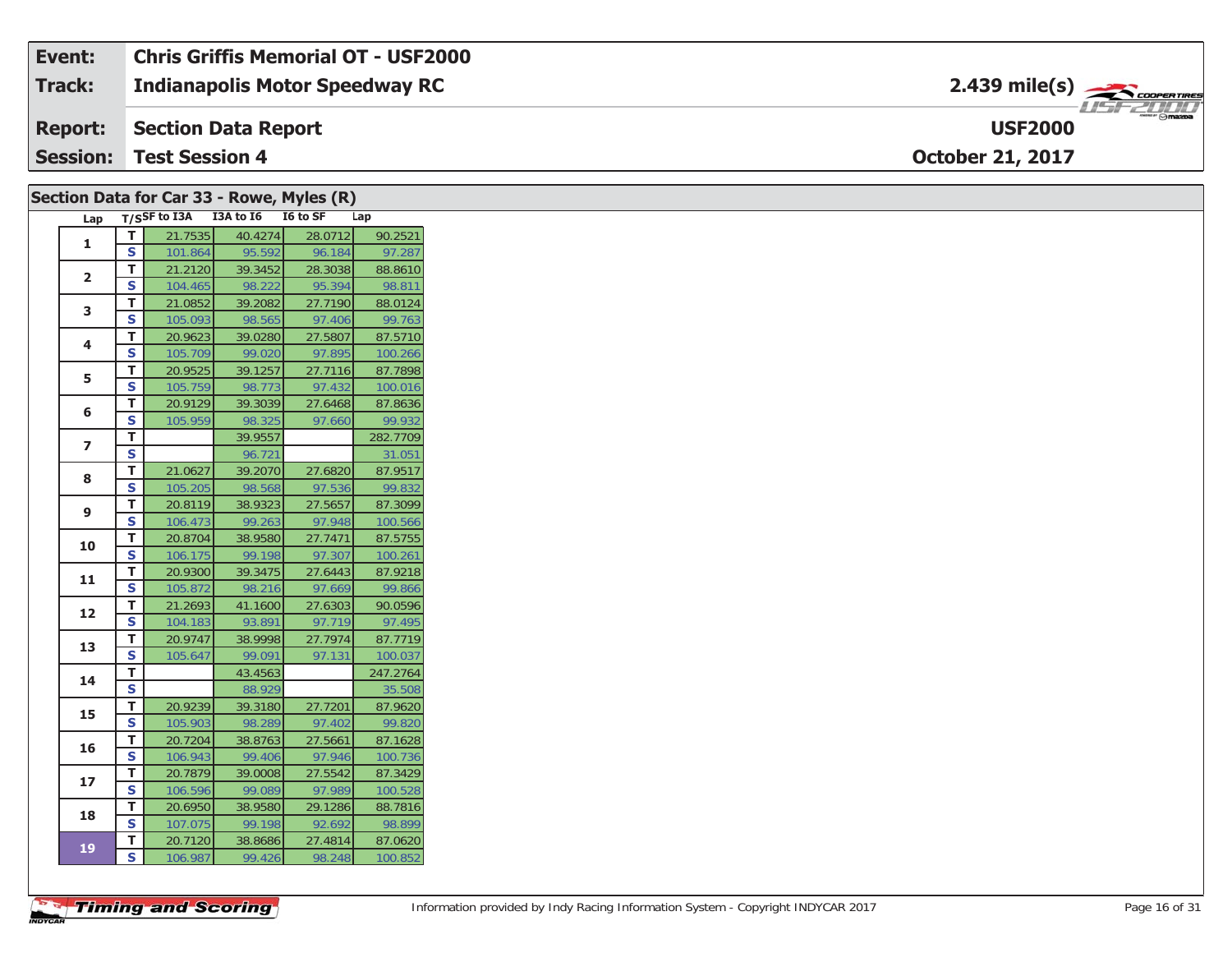| <b>Session:</b> | <b>Test Session 4</b>               | <b>October 21, 2017</b>                       |
|-----------------|-------------------------------------|-----------------------------------------------|
| <b>Report:</b>  | Section Data Report                 | $\frac{2}{\sqrt{2}}$ omazoa<br><b>USF2000</b> |
| Track:          | Indianapolis Motor Speedway RC      | $2.439$ mile(s) $\rightarrow$ COOPERTIRES     |
| Event:          | Chris Griffis Memorial OT - USF2000 |                                               |

## **Section Data for Car 33 - Rowe, Myles (R)**

| Lap | $T/S$ SF to I3A | I3A to I6 | I6 to SF | Lap     |
|-----|-----------------|-----------|----------|---------|
| 20  | 20.7722         | 38.9920   | 27.5207  | 87.2849 |
|     | 106.67          | 99.111    | 98.108   | 100.595 |
| 21  | 20.7956         | 38.8982   | 27.6284  | 87.3222 |
|     | 106.55          | 99.350    | 97.726   |         |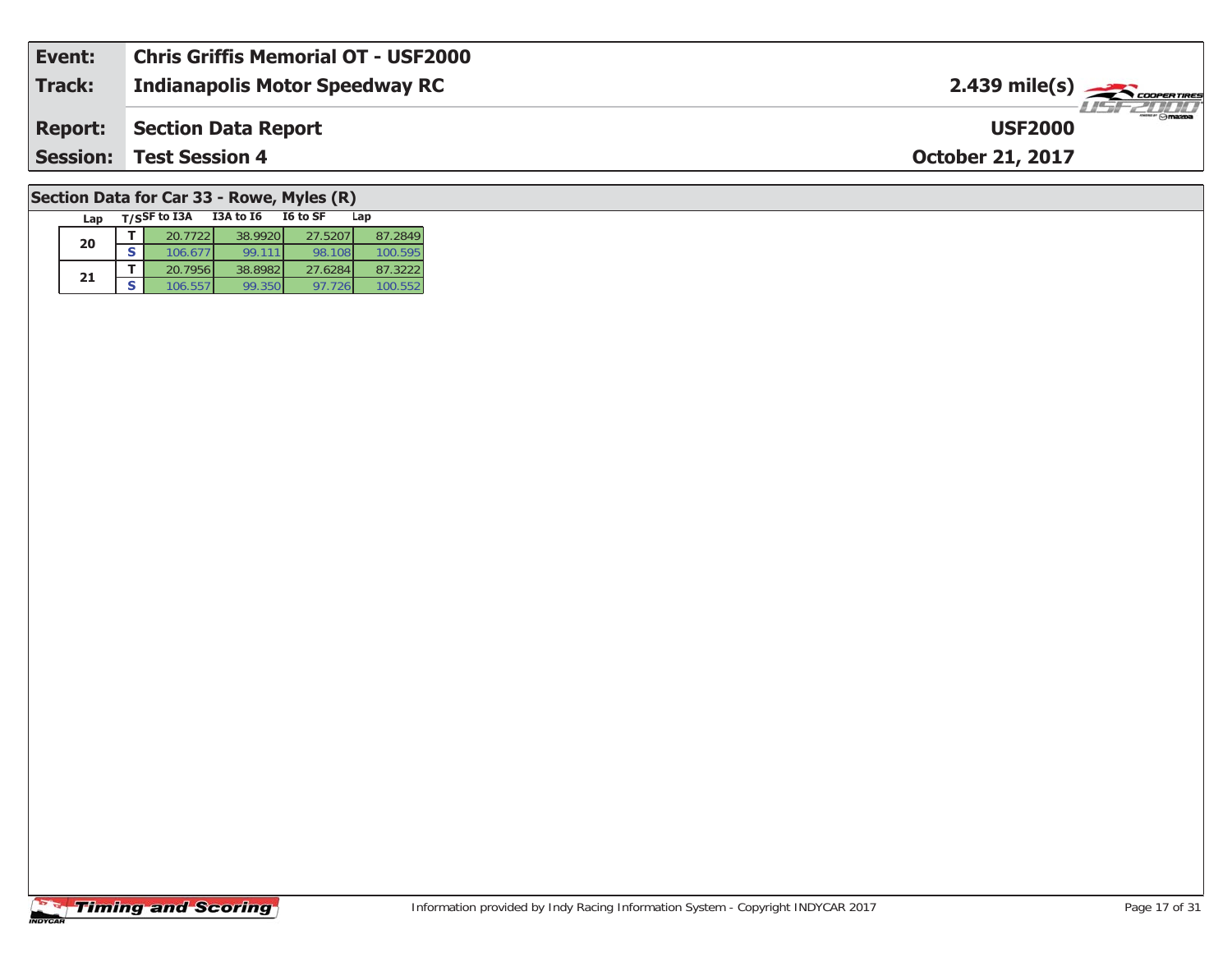| Event:         | <b>Chris Griffis Memorial OT - USF2000</b> |                                                                                                                                                                                                                                                                                                                                                                                                                                                                                                   |
|----------------|--------------------------------------------|---------------------------------------------------------------------------------------------------------------------------------------------------------------------------------------------------------------------------------------------------------------------------------------------------------------------------------------------------------------------------------------------------------------------------------------------------------------------------------------------------|
| Track:         | <b>Indianapolis Motor Speedway RC</b>      | $2.439$ mile(s) $\rightarrow$ COOPERTIRES                                                                                                                                                                                                                                                                                                                                                                                                                                                         |
| <b>Report:</b> | Section Data Report                        | $\overline{\phantom{a}}$ $\overline{\phantom{a}}$ $\overline{\phantom{a}}$ $\overline{\phantom{a}}$ $\overline{\phantom{a}}$ $\overline{\phantom{a}}$ $\overline{\phantom{a}}$ $\overline{\phantom{a}}$ $\overline{\phantom{a}}$ $\overline{\phantom{a}}$ $\overline{\phantom{a}}$ $\overline{\phantom{a}}$ $\overline{\phantom{a}}$ $\overline{\phantom{a}}$ $\overline{\phantom{a}}$ $\overline{\phantom{a}}$ $\overline{\phantom{a}}$ $\overline{\phantom{a}}$ $\overline{\$<br><b>USF2000</b> |
|                | <b>Session: Test Session 4</b>             | <b>October 21, 2017</b>                                                                                                                                                                                                                                                                                                                                                                                                                                                                           |

|                |             | Section Data for Car 34 - Cook, Sabre (R) |         |         |          |
|----------------|-------------|-------------------------------------------|---------|---------|----------|
| Lap            |             | T/SSF to I3A I3A to I6 I6 to SF           |         |         | Lap      |
| $\mathbf{1}$   | T.          | 21.1211                                   | 39.6013 | 27.8688 | 88.5912  |
|                | S           | 104.914                                   | 97.586  | 96.883  | 99.111   |
| $\mathbf{2}$   | T.          | 21.0303                                   | 39.4891 | 27.5600 | 88.0794  |
|                | S           | 105.367                                   | 97.864  | 97.968  | 99.687   |
| 3              | T.          | 20.8436                                   | 39.3032 | 27.4037 | 87.5505  |
|                | S           | 106.311                                   | 98.326  | 98.527  | 100.290  |
| 4              | T.          | 20.9402                                   | 39.3751 | 27.5471 | 87.8624  |
|                | S           | 105.821                                   | 98.147  | 98.014  | 99.934   |
| 5              | T.          | 20.9436                                   | 39.4382 | 27.5835 | 87.9653  |
|                | S           | 105.804                                   | 97.990  | 97.885  | 99.817   |
| 6              | T.          | 20.9255                                   | 39.4770 | 27.6024 | 88.0049  |
|                | S           | 105.895                                   | 97.894  | 97.818  | 99.772   |
| $\overline{ }$ | T.          | 21.5564                                   | 40.5077 | 27.8290 | 89.8931  |
|                | S           | 102.796                                   | 95.403  | 97.021  | 97.676   |
| 8              | T.          | 20.9608                                   | 39.3844 | 27.6003 | 87.9455  |
|                | S           | 105.717                                   | 98.124  | 97.825  | 99.839   |
| 9              | T.          | 20.9497                                   | 39.3503 | 27.5744 | 87.8744  |
|                | S           | 105.773                                   | 98.209  | 97.917  | 99.920   |
| 10             | T.          | 21.4744                                   | 39.3855 | 27.6386 | 88.4985  |
|                | S           | 103.188                                   | 98.121  | 97.689  | 99.215   |
| 11             | T.          | 20.7775                                   | 39.5179 | 27.6138 | 87.9092  |
|                | S           | 106.649                                   | 97.792  | 97.777  | 99.880   |
| 12             | T.          | 20.8916                                   | 39.4632 | 27.5160 | 87.8708  |
|                | S           | 106.067                                   | 97.928  | 98.125  | 99.924   |
| 13             | T.          |                                           | 39.6357 |         | 422.5772 |
|                | $\mathbf s$ |                                           | 97.502  |         | 20.778   |
| 14             | T.          | 20.9176                                   | 39.1510 | 27.5673 | 87.6359  |
|                | S           | 105.935                                   | 98.709  | 97.942  | 100.192  |
| 15             | Τ.          | 20.8114                                   | 39.1257 | 27.5158 | 87.4529  |
|                | S           | 106.476                                   | 98.773  | 98.125  | 100.401  |
| 16             | Τ.          |                                           | 45.2749 |         | 225.7510 |
|                | $\mathbf s$ |                                           | 85.357  |         | 38.894   |
| 17             | T.          | 21.2441                                   | 39.6091 | 28.9546 | 89.8078  |
|                | S           | 104.307                                   | 97.567  | 93.249  | 97.769   |
| 18             | T.          | 20.8285                                   | 39.4168 | 27.5157 | 87.7610  |
|                | S           | 106.388                                   | 98.043  | 98.126  | 100.049  |
| 19             | T.          | 20.7845                                   | 39.0294 | 27.4365 | 87.2504  |
|                | S           | 106.614                                   | 99.016  | 98.409  | 100.634  |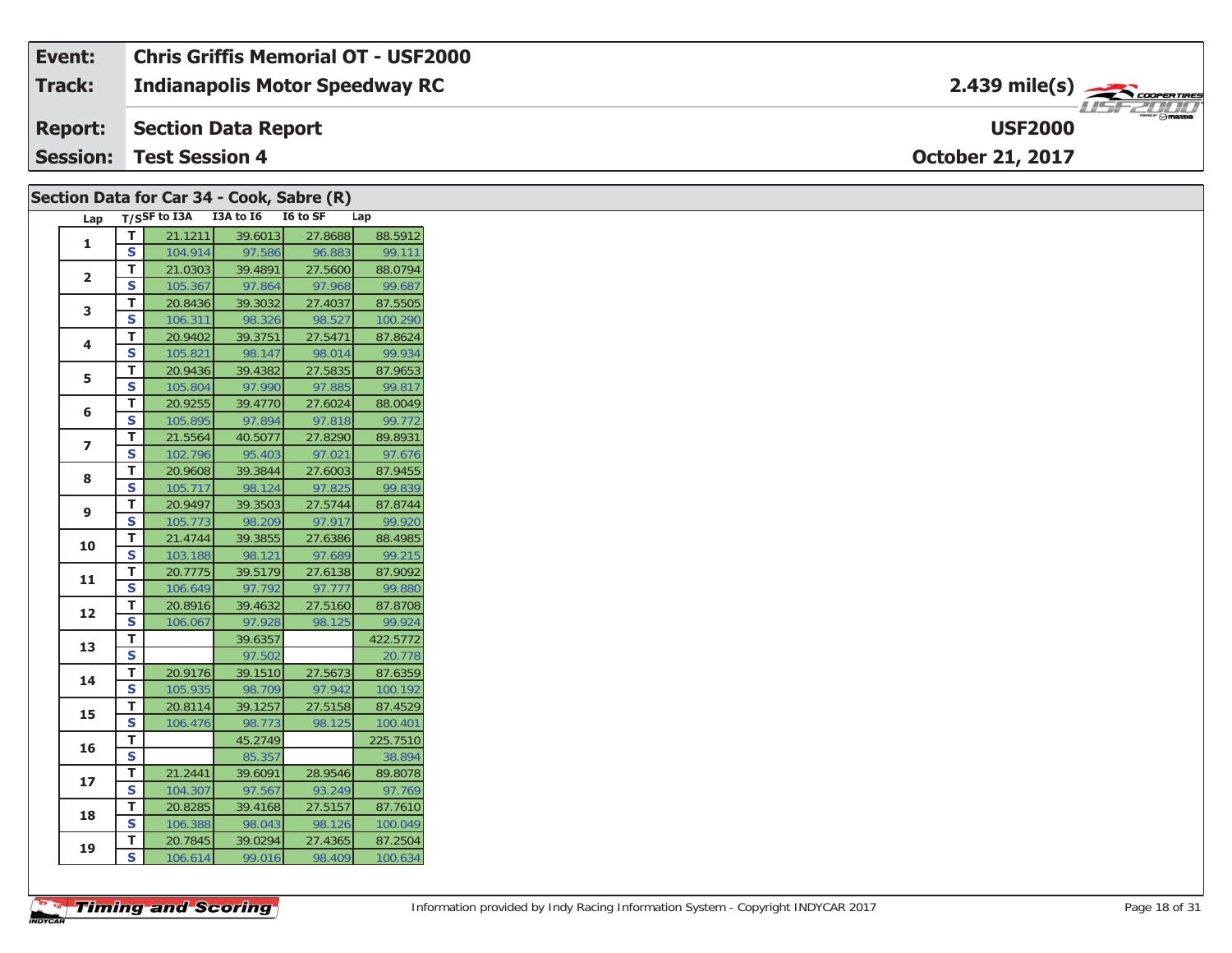| Event:          | <b>Chris Griffis Memorial OT - USF2000</b> |                                           |
|-----------------|--------------------------------------------|-------------------------------------------|
| Track:          | <b>Indianapolis Motor Speedway RC</b>      | $2.439$ mile(s) $\rightarrow$ COOPERTIRES |
| <b>Report:</b>  | Section Data Report                        | <b>USF2000</b>                            |
| <b>Session:</b> | <b>Test Session 4</b>                      | <b>October 21, 2017</b>                   |
|                 |                                            |                                           |

### **Section Data for Car 34 - Cook, Sabre (R)**

| Lap |   | $T/S$ SF to I3A | I3A to I6 | I6 to SF | Lap     |
|-----|---|-----------------|-----------|----------|---------|
| 20  |   | 20.8020         | 38.9562   | 27.4525  | 87.2107 |
|     | S | 106.524         | 99.202    | 98.352   | 100.680 |
|     |   | 20.8166         | 39.3023   | 27.3151  | 87.4340 |
| 21  | S | 106.449         | 98.329    | 98.846   | 100.423 |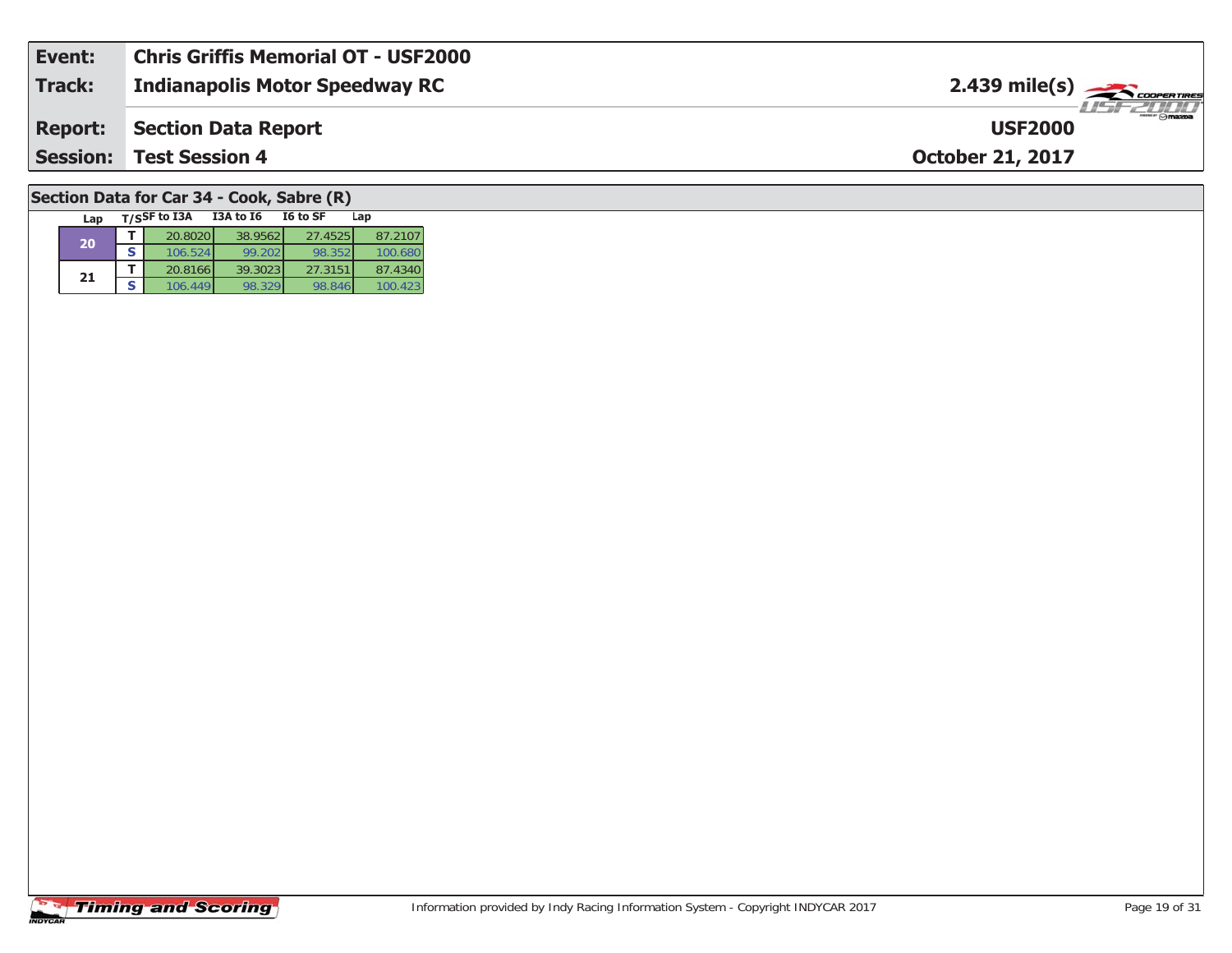#### **Event: Chris Griffis Memorial OT - USF2000**2.439 mile(s) **2.439 miles Indianapolis Motor Speedway RC Track:** 1151-21111 **Section Data Report USF2000Report: Session:October 21, 2017 Test Session 4**

|                         |                         |         |                                 | Section Data for Car 36 - Keane, Darren (R) |          |
|-------------------------|-------------------------|---------|---------------------------------|---------------------------------------------|----------|
| Lap                     |                         |         | T/SSF to I3A I3A to I6 I6 to SF |                                             | Lap      |
| $\mathbf{1}$            | $\mathbf T$             | 21.1385 | 38.8174                         | 27.5415                                     | 87.4974  |
|                         | $\overline{\mathbf{s}}$ | 104.828 | 99.557                          | 98.034                                      | 100.350  |
| $\overline{\mathbf{2}}$ | T                       | 20.8127 | 38.8851                         | 27.2805                                     | 86.9783  |
|                         | $\mathsf{s}$            | 106.469 | 99.384                          | 98.972                                      | 100.949  |
| 3                       | T                       | 20.6616 | 38.7140                         | 27.1588                                     | 86.5344  |
|                         | $\mathbf{s}$            | 107.248 | 99.823                          | 99.415                                      | 101.467  |
| 4                       | T                       | 20.7106 | 38.9671                         | 27.1481                                     | 86.8258  |
|                         | S                       | 106.994 | 99.175                          | 99.454                                      | 101.127  |
| 5                       | T                       | 20.7483 | 38.8128                         | 27.3220                                     | 86.8831  |
|                         | $\overline{\mathbf{s}}$ | 106.800 | 99.569                          | 98.821                                      | 101.060  |
| 6                       | T                       | 20.6153 | 38.8339                         | 27.6864                                     | 87.1356  |
|                         | <b>S</b>                | 107.489 | 99.515                          | 97.521                                      | 100.767  |
| $\overline{z}$          | T                       | 20.7662 | 38.6474                         | 27.2626                                     | 86.6762  |
|                         | S                       | 106.707 | 99.995                          | 99.037                                      | 101.301  |
| 8                       | $\mathbf{T}$            | 20.6203 | 39.3985                         | 27.3356                                     | 87.3544  |
|                         | $\mathsf{s}$            | 107.463 | 98.089                          | 98.772                                      | 100.515  |
| 9                       | $\mathsf T$             |         | 46.8193                         |                                             | 314.9728 |
|                         | $\overline{\mathbf{s}}$ |         | 82.542                          |                                             | 27.877   |
| 10                      | T                       | 21.6754 | 38.8919                         | 33.1394                                     | 93.7067  |
|                         | $\overline{\mathbf{s}}$ | 102.232 | 99.366                          | 81.474                                      | 93.701   |
| 11                      | T                       | 20.5541 | 38.2798                         | 27.1817                                     | 86.0156  |
|                         | $\overline{\mathbf{s}}$ | 107.809 | 100.955                         | 99.332                                      | 102.079  |
| $12$                    | T                       | 20.5498 | 38.3253                         | 27.0325                                     | 85.9076  |
|                         | $\overline{\mathbf{s}}$ | 107.831 | 100.835                         | 99.880                                      | 102.207  |
| 13                      | T                       | 24.3146 | 39.9205                         | 27.1596                                     | 91.3947  |
|                         | $\mathsf{s}$            | 91.135  | 96.806                          | 99.412                                      | 96.071   |
| 14                      | T                       | 20.6023 | 38.4163                         | 27.1361                                     | 86.1547  |
|                         | $\mathsf{s}$            | 107.556 | 100.597                         | 99.498                                      | 101.914  |
| 15                      | T                       | 20.9669 | 39.2283                         | 27.1234                                     | 87.3186  |
|                         | $\mathsf{s}$            | 105.686 | 98.514                          | 99.545                                      | 100.556  |
| 16                      | T.                      |         | 42.0676                         |                                             | 185.5190 |
|                         | $\overline{\mathbf{s}}$ |         | 91.865                          |                                             | 47.329   |
| 17                      | T                       | 20.6449 | 38.5572                         | 27.1439                                     | 86.3460  |
|                         | S                       | 107.334 | 100.229                         | 99.470                                      | 101.689  |
| 18                      | T.                      | 20.6449 | 38.5166                         | 27.1456                                     | 86.3071  |
|                         | $\mathsf{s}$            | 107.334 | 100.335                         | 99.464                                      | 101.734  |
| 19                      | T                       | 20.5959 | 38.3439                         | 27.2092                                     | 86.1490  |
|                         | <b>S</b>                | 107.590 | 100.786                         | 99.231                                      | 101.921  |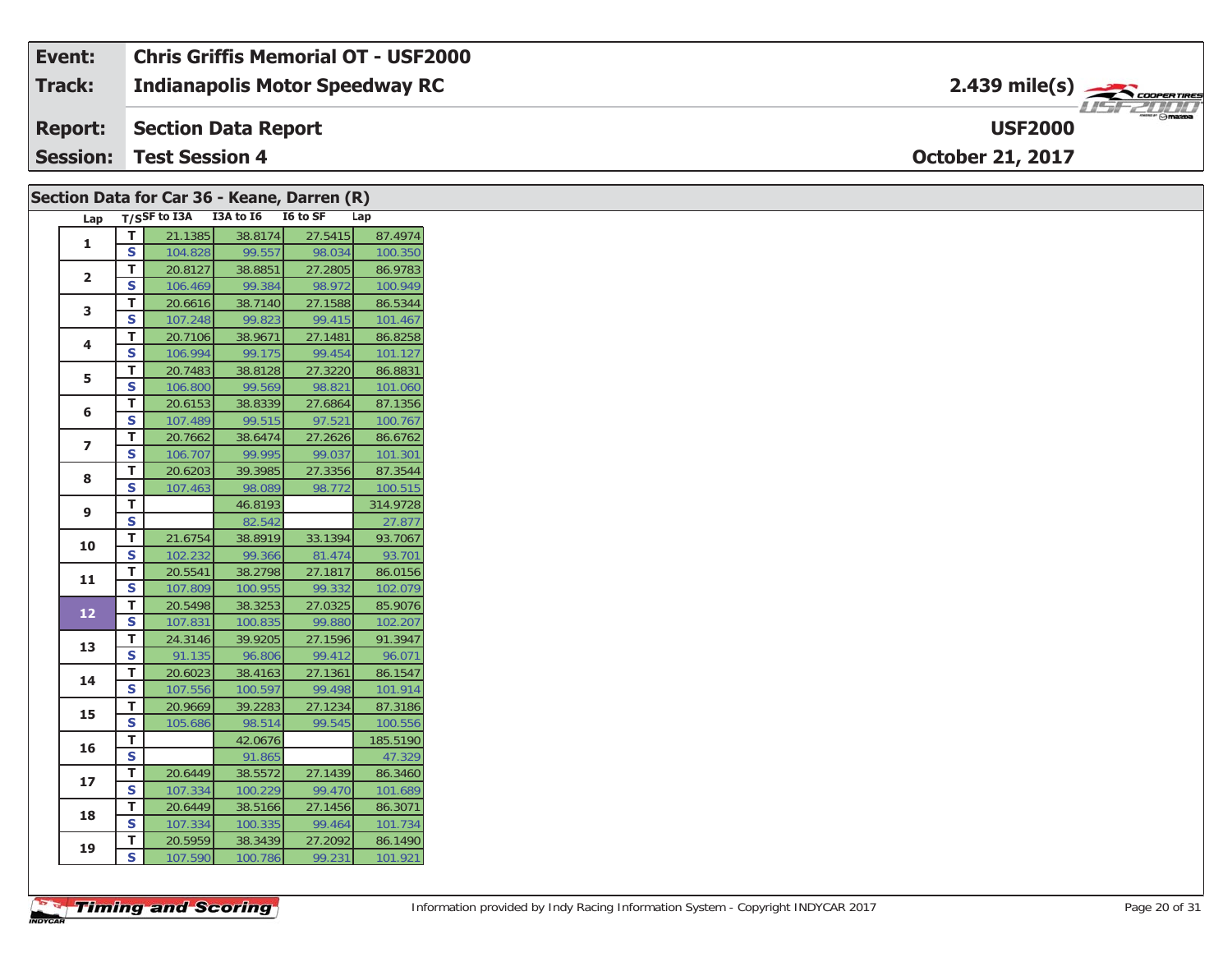| Event:        | <b>Chris Griffis Memorial OT - USF2000</b> |                                                       |
|---------------|--------------------------------------------|-------------------------------------------------------|
| <b>Track:</b> | <b>Indianapolis Motor Speedway RC</b>      | $2.439$ mile(s) $\overbrace{\hspace{2cm}}$ coorgainer |
|               | <b>Report: Section Data Report</b>         | <b>USF2000</b>                                        |
|               | <b>Session: Test Session 4</b>             | <b>October 21, 2017</b>                               |
|               |                                            |                                                       |

#### **Section Data for Car 36 - Keane, Darren (R)**

| Lap |   | T/SSF to I3A | <b>I3A to 16</b> | I6 to SF | Lap     |
|-----|---|--------------|------------------|----------|---------|
| 20  |   | 20.5094      | 38.9383          | 27.0221  | 86.4698 |
|     |   | 108.044      | 99.248           | 99.918   | 101.543 |
| 21  |   | 20.9143      | 38.3960          | 27.8337  | 87.1440 |
|     | S | 105.952      | 100.650          | 97.005   | 100.757 |
| 22  |   | 20.5091      | 39.1986          | 27.1036  | 86.8113 |
|     |   | 108.045      | 98.589           | 99.618   | 101.144 |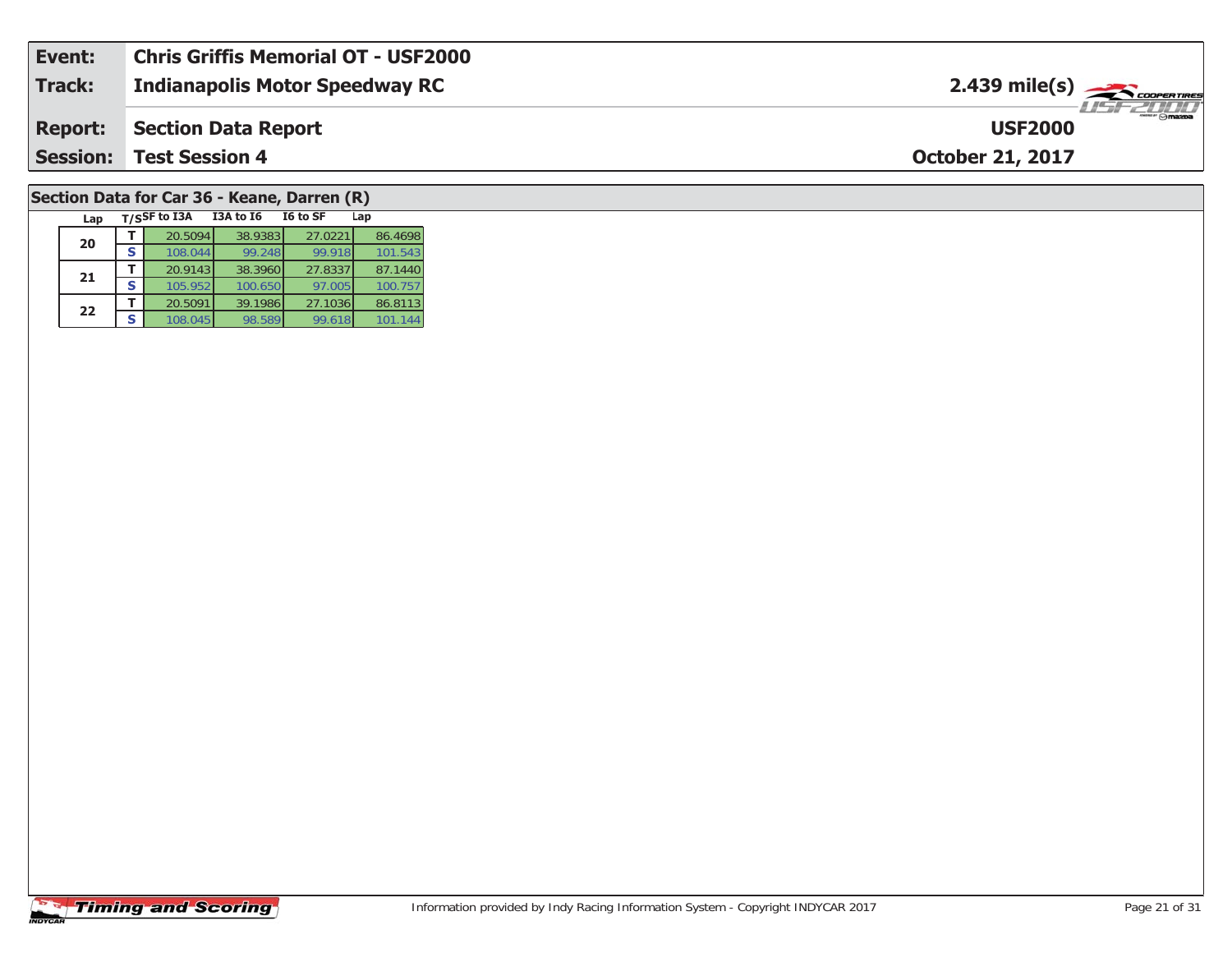| Event:          | Chris Griffis Memorial OT - USF2000   |                                          |
|-----------------|---------------------------------------|------------------------------------------|
| Track:          | <b>Indianapolis Motor Speedway RC</b> | $2.439$ mile(s) $\rightarrow$ Coorenames |
| <b>Report:</b>  | Section Data Report                   | mer @ mazoa<br><b>USF2000</b>            |
| <b>Session:</b> | <b>Test Session 4</b>                 | <b>October 21, 2017</b>                  |

#### **Lap T/SSF to I3A I3A to I6 I6 to SF Lap 1T** 21.0925 39.2622 27.9458 88.3005<br>**S** 105.057 98.429 96.616 99.438 **2T** 20.9027 39.0222 27.4866 87.4115<br>**S** 106.011 99.035 98.230 100.449 100.449 **3T** 20.8569 39.1374 27.2192 87.2135<br>**S** 106.243 98.743 99.195 100.677 **4 <sup>T</sup>** 20.6255 38.7873 27.3786 86.7914 **<sup>S</sup>** 107.435 99.634 98.617 101.167101.167 **5 <sup>T</sup>** 20.9456 40.7773 27.4468 89.1697 **<sup>S</sup>** 105.794 94.772 98.372 98.468**6T** 20.6618 38.7617 27.4376 86.8611<br>**S** 107.247 99.700 98.405 101.086 **7 <sup>T</sup>** 22.1721 40.9856 27.5918 90.7495 **<sup>S</sup>** 99.941 94.290 97.855 96.75496.754 **88 T** 20.6927 38.7664 27.9993 87.4584<br>**S** 107.087 99.688 96.431 100.395 **9 <sup>T</sup>** 20.7455 39.1129 27.2952 87.1536 **<sup>S</sup>** 106.814 98.805 98.918 100.746100.746 **10d T** 20.8722 38.9529 27.6722 87.4973<br>**S** 106.166 99.211 97.571 100.351 **11 <sup>T</sup>** 20.6812 39.0871 27.3948 87.1631 **<sup>S</sup>** 107.146 98.870 98.559 100.735**12T** 43.4160 237.9513<br> **S** 89.012 36.900 36.900 **13 <sup>T</sup>** 21.3010 39.5369 29.2111 90.0490 **<sup>S</sup>** 104.028 97.745 92.431 97.50797.507 **14 <sup>T</sup>** 20.7700 38.7024 27.4280 86.9004 **<sup>S</sup>** 106.688 99.853 98.440 101.040101.040 **15T** 20.6255 38.6190 27.3101 86.5546<br>**S** 107.435 100.069 98.865 101.443 **16 <sup>T</sup>** 20.6163 38.6177 27.2629 86.4969 **<sup>S</sup>** 107.483 100.072 99.036 101.511**17 <sup>T</sup>** 20.5940 38.3931 27.2581 86.2452 **<sup>S</sup>** 107.600 100.657 99.053 101.807101.807 **18R T** 38.7800 161.3642 54.414 **19 <sup>T</sup>** 20.6218 38.9106 27.1802 86.7126 **<sup>S</sup>** 107.455 99.319 99.337 101.259101.259 **Section Data for Car 37 - Craig, Jake (R)**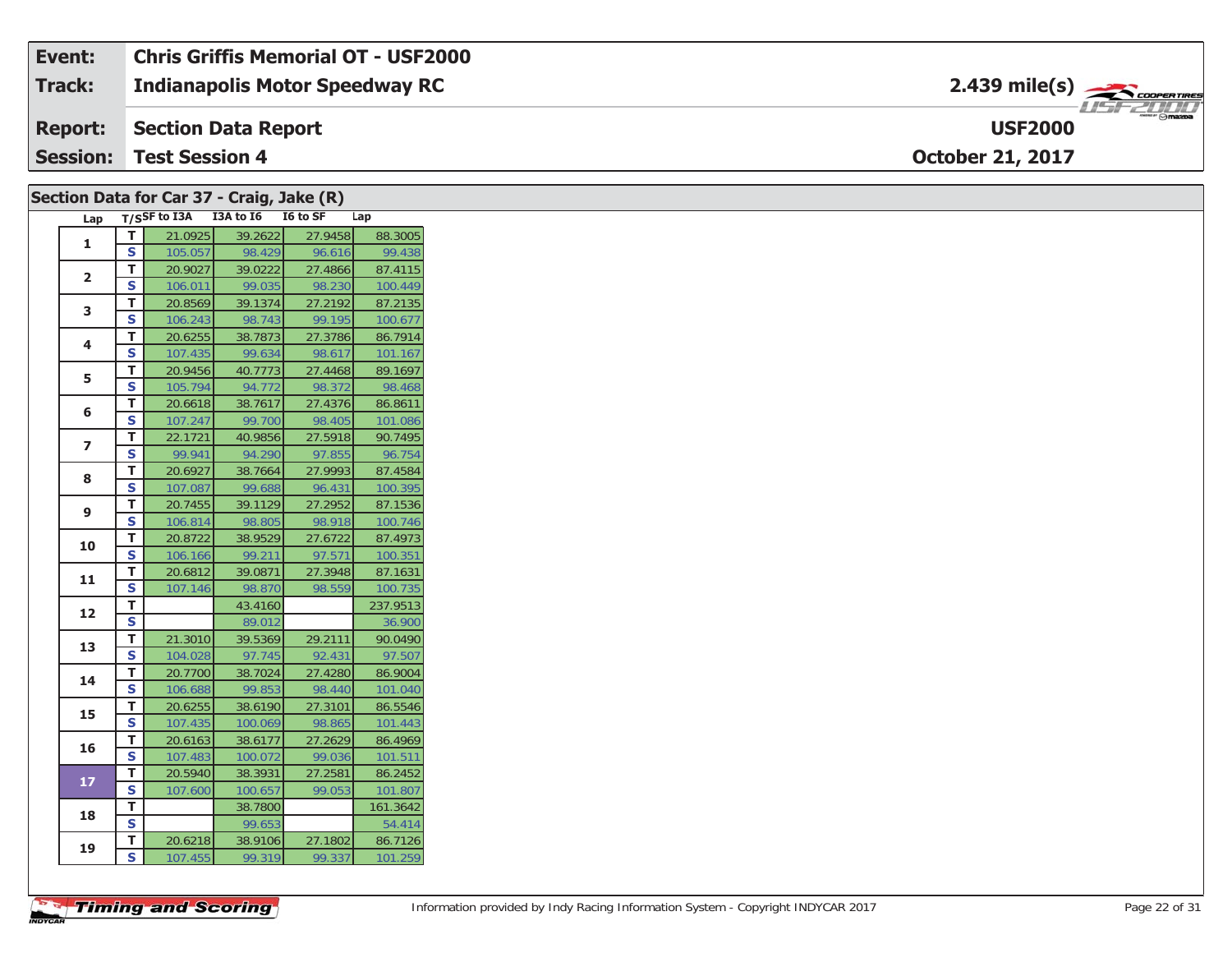| Event:          | Chris Griffis Memorial OT - USF2000   |                                           |
|-----------------|---------------------------------------|-------------------------------------------|
| Track:          | <b>Indianapolis Motor Speedway RC</b> | $2.439$ mile(s) $\rightarrow$ COOPERTIRES |
| <b>Report:</b>  | Section Data Report                   | <b>USF2000</b>                            |
| <b>Session:</b> | <b>Test Session 4</b>                 | <b>October 21, 2017</b>                   |
|                 |                                       |                                           |

### **Section Data for Car 37 - Craig, Jake (R)**

| Lap |   | T/SSF to I3A | I3A to I6 | I6 to SF | Lap     |
|-----|---|--------------|-----------|----------|---------|
| 20  |   | 20.5367      | 38.6595   | 27.2282  | 86.4244 |
|     | S | 107.900      | 99.964    | 99.162   | 101.596 |
| 21  |   | 20.5655      | 38.4909   | 27.2264  | 86.2828 |
|     | S | 107.749      | 100.402   | 99.168   | 101.763 |
| 22  |   | 20.9147      | 40.5837   | 27.2016  | 88.7000 |
|     | S | 105.950      | 95.224    | 99.259   | 98.990  |
| 23  |   | 20.5966      | 38.7954   | 27.6126  | 87.0046 |
|     | S | 107.586      | 99.613    | 97.781   | 100.919 |
| 24  |   | 20.6236      | 38.9273   | 27.8805  | 87.4314 |
|     | S | 107.445      | 99.276    | 96.842   | 100.426 |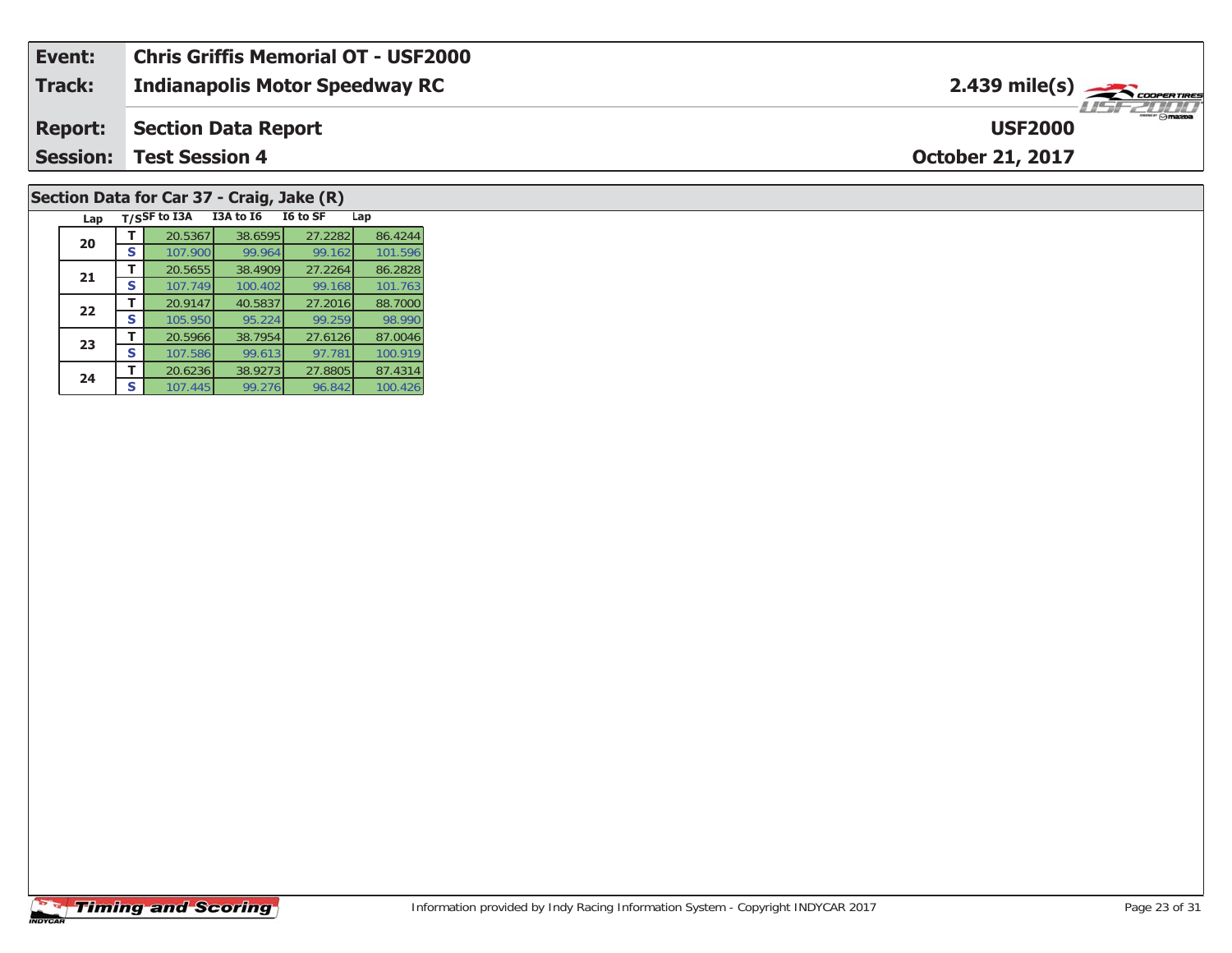| Event:         | <b>Chris Griffis Memorial OT - USF2000</b> |                                                                                                                                                                                                                                                                                                                                                                                                                                                                                                   |
|----------------|--------------------------------------------|---------------------------------------------------------------------------------------------------------------------------------------------------------------------------------------------------------------------------------------------------------------------------------------------------------------------------------------------------------------------------------------------------------------------------------------------------------------------------------------------------|
| Track:         | <b>Indianapolis Motor Speedway RC</b>      | $2.439$ mile(s) $\rightarrow$ Coorgannes                                                                                                                                                                                                                                                                                                                                                                                                                                                          |
| <b>Report:</b> | Section Data Report                        | $\overline{\phantom{a}}$ $\overline{\phantom{a}}$ $\overline{\phantom{a}}$ $\overline{\phantom{a}}$ $\overline{\phantom{a}}$ $\overline{\phantom{a}}$ $\overline{\phantom{a}}$ $\overline{\phantom{a}}$ $\overline{\phantom{a}}$ $\overline{\phantom{a}}$ $\overline{\phantom{a}}$ $\overline{\phantom{a}}$ $\overline{\phantom{a}}$ $\overline{\phantom{a}}$ $\overline{\phantom{a}}$ $\overline{\phantom{a}}$ $\overline{\phantom{a}}$ $\overline{\phantom{a}}$ $\overline{\$<br><b>USF2000</b> |
| Session:       | <b>Test Session 4</b>                      | <b>October 21, 2017</b>                                                                                                                                                                                                                                                                                                                                                                                                                                                                           |

| Section Data for Car 38 - Peichel, Max (R) |                         |         |                                     |         |          |
|--------------------------------------------|-------------------------|---------|-------------------------------------|---------|----------|
|                                            |                         |         | Lap T/SSF to I3A I3A to I6 I6 to SF |         | Lap      |
|                                            | T                       | 21.0912 | 39.6716                             | 27.9415 | 88.7043  |
| 1                                          | $\overline{\mathbf{s}}$ | 105.063 | 97.413                              | 96.630  | 98.985   |
|                                            | T                       | 21.0203 | 38.9847                             | 27.3779 | 87.3829  |
| $\overline{2}$                             | S                       | 105.418 | 99.130                              | 98.620  | 100.482  |
| 3                                          | T.                      | 20.8896 | 39.0162                             | 27.4716 | 87.3774  |
|                                            | S                       | 106.077 | 99.050                              | 98.283  | 100.488  |
| 4                                          | T.                      |         | 41.9571                             |         | 280.5664 |
|                                            | S                       |         | 92.107                              |         | 31.295   |
| 5                                          | T.                      | 21.7313 | 39.2187                             | 29.0175 | 89.9675  |
|                                            | S                       | 101.969 | 98.538                              | 93.047  | 97.595   |
| 6                                          | T                       | 20.7334 | 38.5953                             | 27.4131 | 86.7418  |
|                                            | S                       | 106.876 | 100.130                             | 98.493  | 101.225  |
| $\overline{ }$                             | T.                      | 20.6931 | 38.7868                             | 27.1125 | 86.5924  |
|                                            | S                       | 107.084 | 99.636                              | 99.585  | 101.399  |
| 8                                          | Т                       | 20.7566 | 38.6366                             | 27.2733 | 86.6665  |
|                                            | S                       | 106.757 | 100.023                             | 98.998  | 101.313  |
| 9                                          | Т                       | 20.9226 | 38.6210                             | 27.3141 | 86.8577  |
|                                            | S                       | 105.910 | 100.063                             | 98.850  | 101.089  |
| 10                                         | T.                      | 20.7354 | 38.5751                             | 27.2634 | 86.5739  |
|                                            | S                       | 106.866 | 100.182                             | 99.034  | 101.421  |
| 11                                         | T.                      | 20.7780 | 38.6946                             | 27.3057 | 86.7783  |
|                                            | S                       | 106.647 | 99.873                              | 98.880  | 101.182  |
| 12                                         | T.                      | 20.7983 | 38.8469                             | 27.2968 | 86.9420  |
|                                            | S                       | 106.543 | 99.481                              | 98.913  | 100.991  |
| 13                                         | T.                      | 20.7919 | 39.3404                             | 27.3642 | 87.4965  |
|                                            | S                       | 106.576 | 98.234                              | 98.669  | 100.351  |
| 14                                         | Т                       |         | 39.4805                             |         | 279.8381 |
|                                            | $\overline{\mathbf{s}}$ |         | 97.885                              |         | 31.377   |
| 15                                         | T                       | 20.9385 | 38.9290                             | 27.6660 | 87.5335  |
|                                            | S                       | 105.829 | 99.272                              | 97.593  | 100.309  |
| 16                                         | T.                      | 21.6226 | 39.0086                             | 28.1099 | 88.7411  |
|                                            | S                       | 102.481 | 99.069                              | 96.052  | 98.944   |
| 17                                         | T.                      | 20.7366 | 39.8795                             | 27.3718 | 87.9879  |
|                                            | S                       | 106.860 | 96.906                              | 98.642  | 99.791   |
| 18                                         | T.                      | 20.9319 | 39.1050                             | 27.3346 | 87.3715  |
|                                            | S                       | 105.863 | 98.825                              | 98.776  | 100.495  |
| 19                                         | T.                      | 20.9662 | 39.9367                             | 27.2754 | 88.1783  |
|                                            | S                       | 105.690 | 96.767                              | 98.990  | 99.576   |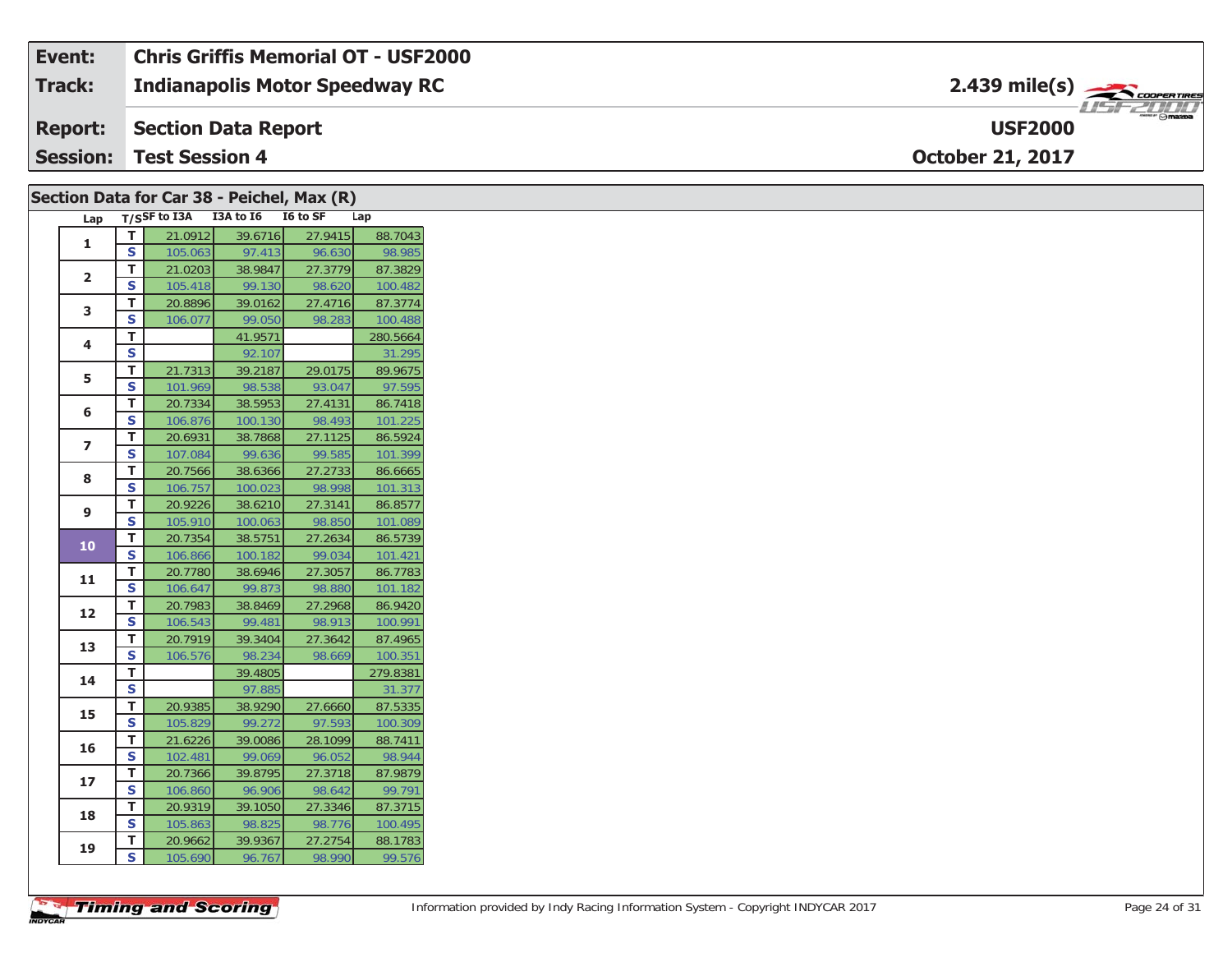| Event:          | <b>Chris Griffis Memorial OT - USF2000</b> |                                           |
|-----------------|--------------------------------------------|-------------------------------------------|
| Track:          | <b>Indianapolis Motor Speedway RC</b>      | $2.439$ mile(s) $\rightarrow$ COOPERTIRES |
| <b>Report:</b>  | Section Data Report                        | <b>USF2000</b>                            |
| <b>Session:</b> | <b>Test Session 4</b>                      | <b>October 21, 2017</b>                   |
|                 |                                            |                                           |

## **Section Data for Car 38 - Peichel, Max (R)**

| Lap | T/SSF to I3A | I3A to I6 | I6 to SF | Lap     |
|-----|--------------|-----------|----------|---------|
| 20  | 21.4839      | 38.9387   | 27.5056  | 87.9282 |
|     | 103.143      | 99.247    | 98.162   | 99.859  |
| 21  | 20.7729      | 40.6445   | 27.1808  | 88.5982 |
|     | 106.67       | 95.082    | 99.335   | 99.104  |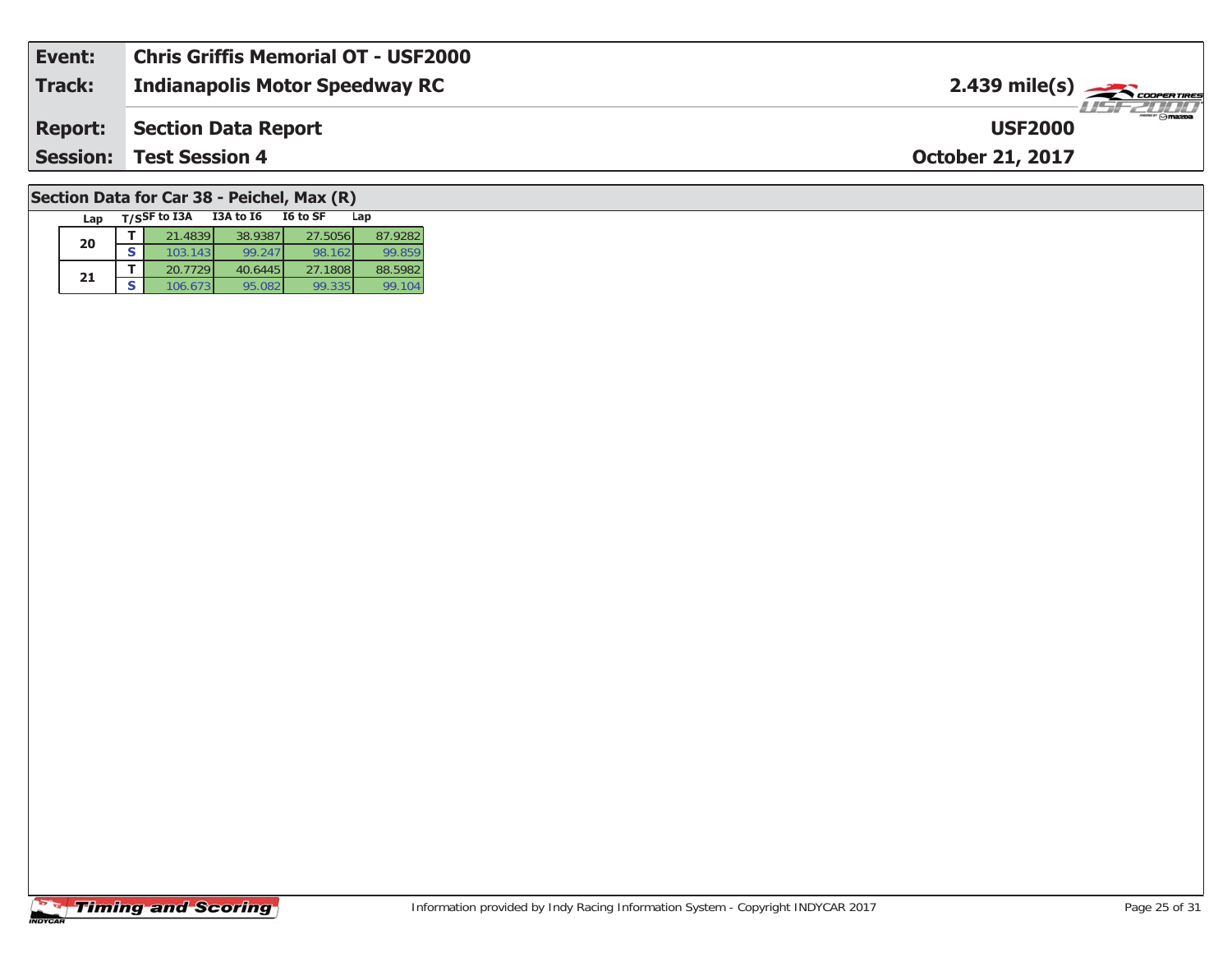| Event: | <b>Chris Griffis Memorial OT - USF2000</b> |                                            |
|--------|--------------------------------------------|--------------------------------------------|
| Track: | <b>Indianapolis Motor Speedway RC</b>      | $2.439$ mile(s) $\rightarrow$ COOPERTIRES  |
|        | <b>Report:</b> Section Data Report         | $\frac{1}{\Theta}$ mazoa<br><b>USF2000</b> |
|        | <b>Session: Test Session 4</b>             | <b>October 21, 2017</b>                    |

|                |                         | Section Data for Car 80 - D'Orlando, Michael (R) |                    |                   |                    |
|----------------|-------------------------|--------------------------------------------------|--------------------|-------------------|--------------------|
| Lap            |                         | T/SSF to I3A I3A to I6 I6 to SF                  |                    |                   | Lap                |
| $\mathbf{1}$   | $\mathbf T$             | 21.2837                                          | 39.5507            | 28.0323           | 88.8667            |
|                | $\overline{\mathbf{s}}$ | 104.113                                          | 97.711             | 96.317            | 98.804             |
| $\overline{2}$ | T                       | 21.1592                                          | 39.2257            | 27.5160           | 87.9009            |
|                | $\overline{\mathbf{s}}$ | 104.726                                          | 98.521             | 98.125            | 99.890             |
| 3              | T                       | 21.2113                                          | 39.0072            | 27.4756           | 87.6941            |
|                | $\mathsf{s}$            | 104.468                                          | 99.073             | 98.269            | 100.125            |
| 4              | $\mathbf T$             | 20.8732                                          | 75.4960            | 27.3886           | 123.7578           |
|                | $\mathsf{s}$            | 106.160                                          | 51.189             | 98.581            | 70.948             |
| 5              | $\mathbf T$             |                                                  | 40.8183            |                   | 217.6003           |
|                | $\overline{\mathbf{s}}$ |                                                  | 94.677             |                   | 40.351             |
| 6              | T                       | 21.4583                                          | 39.1442            | 27.5252           | 88.1277            |
|                | $\overline{\mathbf{s}}$ | 103.266                                          | 98.726             | 98.092            | 99.633             |
| $\overline{z}$ | Т                       | 23.0480                                          | 39.2825            | 27.3450           | 89.6755            |
|                | $\overline{\mathbf{s}}$ | 96.143                                           | 98.378             | 98.738            | 97.913             |
| 8              | T                       | 20.9776                                          | 39.0606            | 27.3921           | 87.4303            |
|                | $\mathbf{s}$            | 105.632                                          | 98.937             | 98.569            | 100.427            |
| 9              | $\mathbf T$             | 20.7367                                          | 38.8219            | 27.3159           | 86.8745            |
|                | $\overline{\mathbf{s}}$ | 106.859                                          | 99.546             | 98.844            | 101.070            |
| 10             | $\mathbf T$             | 20.6970                                          | 38.9341            | 27.2857           | 86.9168            |
|                | $\overline{\mathbf{s}}$ | 107.064                                          | 99.259             | 98.953            | 101.021            |
| 11             | $\mathbf T$             | 20.8246                                          | 38.8121            | 27.3339           | 86.9706            |
|                | $\overline{\mathbf{s}}$ | 106.408                                          | 99.571             | 98.778            | 100.958            |
| 12             | T                       | 20.8370                                          | 38.7608            | 27.4067           | 87.0045            |
|                | $\mathsf{s}$            | 106.345                                          | 99.702             | 98.516            | 100.919            |
| 13             | $\mathbf{T}$            | 20.7441                                          | 38.6304            | 27.1177           | 86.4922            |
|                | $\mathsf{s}$<br>T       | 106.821<br>21.1376                               | 100.039<br>38.7443 | 99.566<br>27.9773 | 101.517<br>87.8592 |
| 14             | $\mathbf{s}$            | 104.833                                          | 99.745             | 96.507            | 99.937             |
|                | T                       |                                                  | 38.9568            | 27.8286           | 87.6861            |
| 15             | $\overline{\mathbf{s}}$ | 20.9007<br>106.021                               | 99.201             | 97.022            |                    |
|                |                         |                                                  |                    |                   | 100.134            |
| 16             | T<br>$\mathsf{s}$       | 20.7296<br>106.896                               | 38.7962<br>99.611  | 27.5734<br>97.920 | 87.0992<br>100.809 |
|                | $\mathbf T$             | 20.8582                                          | 38.9743            | 27.3787           | 87.2112            |
| 17             | $\mathsf{s}$            | 106.237                                          | 99.156             | 98.617            | 100.680            |
|                | T                       | 20.7573                                          |                    | 28.0646           |                    |
| 18             | S                       | 106.753                                          |                    | 96.207            |                    |
|                |                         |                                                  |                    |                   |                    |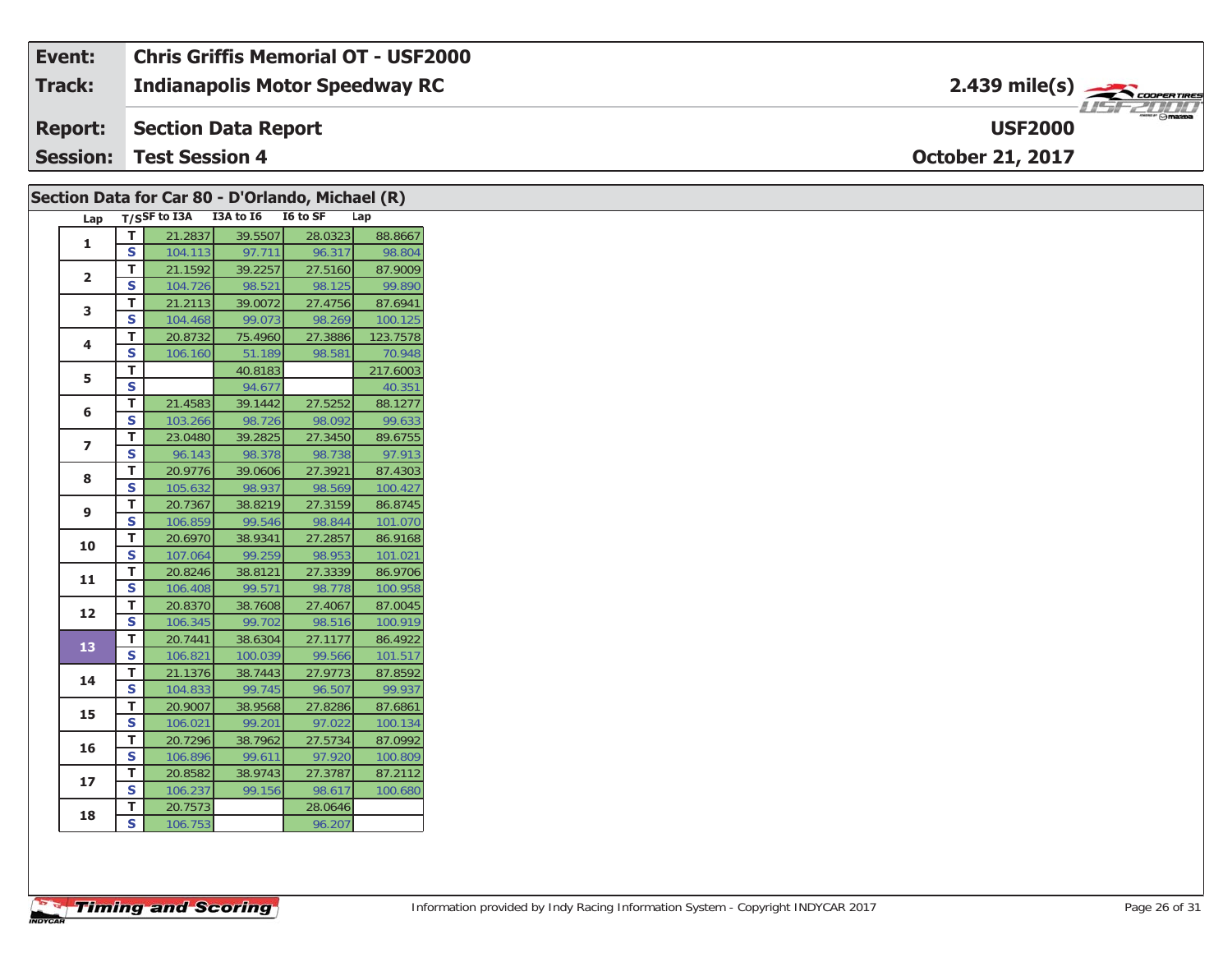#### **Event: Chris Griffis Memorial OT - USF2000**2.439 mile(s) **2.439 miles Indianapolis Motor Speedway RC Track:** 1151-21111 **Section Data Report Report: USF2000Session:October 21, 2017 Test Session 4**

|                |                         | Section Data for Car 82 - Osborne, David (R) |                   |                   |                    |
|----------------|-------------------------|----------------------------------------------|-------------------|-------------------|--------------------|
| Lap            |                         | T/SSF to I3A I3A to I6 I6 to SF              |                   |                   | Lap                |
| $\mathbf{1}$   | $\mathsf T$             | 21.3633                                      | 39.8801           | 28.2296           | 89.4730            |
|                | $\overline{\mathbf{s}}$ | 103.725                                      | 96.904            | 95.644            | 98.135             |
| $\overline{2}$ | T.                      | 21.4666                                      | 39.5002           | 28.0713           | 89.0381            |
|                | S                       | 103.226                                      | 97.836            | 96.184            | 98.614             |
| 3              | T                       | 20.9565                                      | 39.0990           | 27.7838           | 87.8393            |
|                | S                       | 105.739                                      | 98.840            | 97.179            | 99.960             |
| 4              | T.                      | 20.9988                                      | 41.3016           | 27.5878           | 89.8882            |
|                | $\mathbf s$             | 105.526                                      | 93.569            | 97.869            | 97.681             |
| 5              | T.                      | 24.6022                                      | 39.7963           | 29.0389           | 93.4374            |
|                | S                       | 90.070                                       | 97.108            | 92.979            | 93.971             |
| 6              | T                       | 20.9256                                      | 39.7525           | 30.2375           | 90.9156            |
|                | S                       | 105.895                                      | 97.215            | 89.293            | 96.577             |
| $\overline{z}$ | T                       | 21.0438                                      | 39.4019           | 28.2895           | 88.7352            |
|                | S                       | 105.300                                      | 98.080            | 95.442            | 98.951             |
| 8              | T                       | 20.9319                                      | 39.2665           | 27.5549           | 87.7533            |
|                | $\mathbf{s}$            | 105.863                                      | 98.418            | 97.986            | 100.058            |
| 9              | т                       | 20.9285                                      | 39.1693           | 27.5727           | 87.6705            |
|                | S                       | 105.880                                      | 98.663            | 97.923            | 100.152            |
| 10             | т                       | 20.8206                                      | 38.9330           | 27.4669           | 87.2205            |
|                | S                       | 106.429                                      | 99.261            | 98.300            | 100.669            |
| 11             | T<br>S                  | 20.8062<br>106.502                           | 38.9904<br>99.115 | 27.4633<br>98.313 | 87.2599<br>100.624 |
|                | T                       | 20.7600                                      | 38.9313           | 27.3835           | 87.0748            |
| 12             | $\mathbf{s}$            | 106.739                                      | 99.266            | 98.600            | 100.837            |
|                | T                       | 20.8080                                      | 38.9581           | 27.4061           | 87.1722            |
| 13             | S                       | 106.493                                      | 99.197            | 98.518            | 100.725            |
|                | Т                       | 20.7789                                      | 39.0781           | 28.3460           | 88.2030            |
| 14             | $\overline{\mathbf{s}}$ | 106.642                                      | 98.893            | 95.252            | 99.548             |
|                | T.                      | 21.6427                                      | 39.1562           | 27.7034           | 88.5023            |
| 15             | S                       | 102.386                                      | 98.696            | 97.461            | 99.211             |
|                | T                       | 20.9087                                      | 39.0517           | 27.4644           | 87.4248            |
| 16             | S                       | 105.980                                      | 98.960            | 98.309            | 100.434            |
|                | T                       | 20.9258                                      | 39.0457           | 27.5841           | 87.5556            |
| 17             | S                       | 105.894                                      | 98.975            | 97.882            | 100.284            |
|                | T                       | 20.7771                                      | 38.9888           | 27.4435           | 87.2094            |
| 18             | S                       | 106.652                                      | 99.119            | 98.384            | 100.682            |
|                | Т                       | 20.8622                                      | 39.2468           | 27.3182           | 87.4272            |
| 19             | S                       | 106.216                                      | 98.468            | 98.835            | 100.431            |
|                |                         |                                              |                   |                   |                    |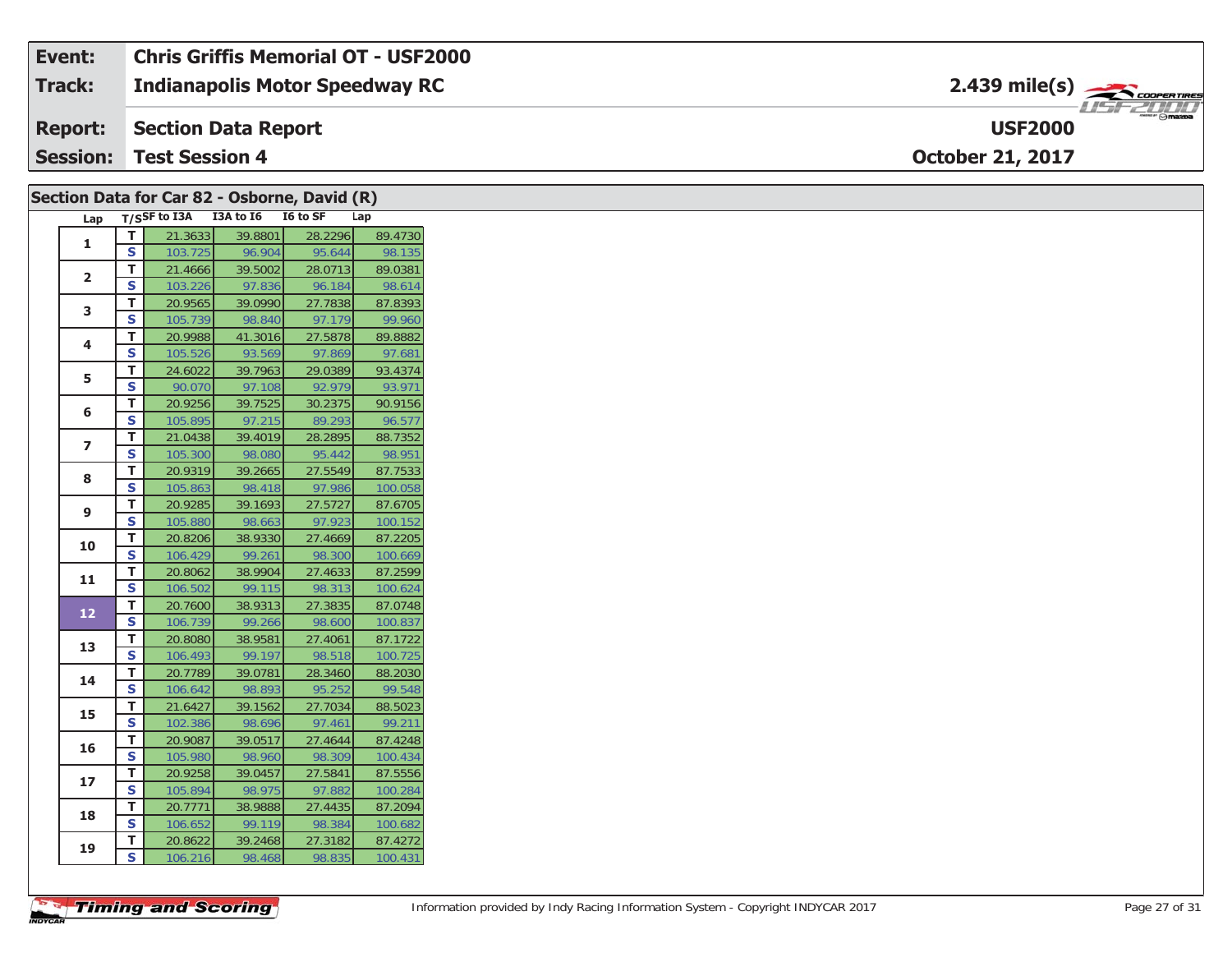| Event:        | <b>Chris Griffis Memorial OT - USF2000</b> |                                                                   |
|---------------|--------------------------------------------|-------------------------------------------------------------------|
| <b>Track:</b> | <b>Indianapolis Motor Speedway RC</b>      | $2.439$ mile(s) $\frac{1}{\sqrt{2.600 \text{ cm} \cdot \text{m}}$ |
|               | <b>Report: Section Data Report</b>         | $\overline{\phantom{a}}$ $\otimes$ mazpa<br><b>USF2000</b>        |
|               | <b>Session: Test Session 4</b>             | <b>October 21, 2017</b>                                           |

| Section Data for Car 90 - Thompson, Parker |                |    |                 |           |          |         |          |  |
|--------------------------------------------|----------------|----|-----------------|-----------|----------|---------|----------|--|
|                                            | Lap            |    | $T/S$ SF to I3A | I3A to I6 | I6 to SF |         | Lap      |  |
|                                            | 1              | T. | 20.9492         | 38.9845   |          | 27.8873 | 87.8210  |  |
|                                            |                | S  | 105.775         | 99.130    |          | 96.818  | 99.981   |  |
|                                            | $\overline{2}$ | T. | 21.4178         | 39.0863   |          | 27.3231 | 87.8272  |  |
|                                            |                | S  | 103.461         | 98.872    |          | 98.817  | 99.974   |  |
|                                            | 3              | T. | 20.6762         | 38.7738   |          | 27.3930 | 86.8430  |  |
|                                            |                | S  | 107.172         | 99.669    |          | 98.565  | 101.107  |  |
|                                            | 4              | т  | 20.6223         | 38.5142   |          | 27.2897 | 86.4262  |  |
|                                            |                | S  | 107.452         | 100.341   |          | 98.938  | 101.594  |  |
|                                            | 5              | T. | 20.4869         | 38.6832   |          | 27.3447 | 86.5148  |  |
|                                            |                | s  | 108.162         | 99.902    |          | 98.739  | 101.490  |  |
|                                            | 6              | т  |                 | 43.1688   |          |         | 269.5267 |  |
|                                            |                | S  |                 | 89.522    |          |         | 32.577   |  |
|                                            | $\overline{ }$ | T. | 20.9431         | 38.7229   |          | 27.7239 | 87.3899  |  |
|                                            |                | S  | 105.806         | 99.800    |          | 97.389  | 100.474  |  |
|                                            | 8              | T. | 20.5853         | 38.3967   |          | 27.1014 | 86.0834  |  |
|                                            |                | S  | 107.645         | 100.648   |          | 99.626  | 101.999  |  |
|                                            | 9              | т  | 20.5367         | 38.6598   |          | 27.0641 | 86.2606  |  |
|                                            |                | S  | 107.900         | 99.963    |          | 99.763  | 101.789  |  |
|                                            | 10             | T. | 21.6859         | 38.9850   |          | 27.3148 | 87.9857  |  |
|                                            |                | S  | 102.182         | 99.129    |          | 98.848  | 99.793   |  |
|                                            | 11             | T. | 20.5668         | 38.6777   |          | 27.1773 | 86.4218  |  |
|                                            |                | S  | 107.742         | 99.917    |          | 99.348  | 101.599  |  |
|                                            | 12             | T. | 20.5185         | 38.5045   |          | 27.1894 | 86.2124  |  |
|                                            |                | S  | 107.996         | 100.366   |          | 99.303  | 101.846  |  |
|                                            | 13             | T. | 20.6732         | 38.4388   |          | 27.2494 | 86.3614  |  |
|                                            |                | S  | 107.188         | 100.538   |          | 99.085  | 101.670  |  |
|                                            | 14             | T. | 20.8363         | 39.4041   |          | 27.2776 | 87.5180  |  |
|                                            |                | S  | 106.348         | 98.075    |          | 98.982  | 100.327  |  |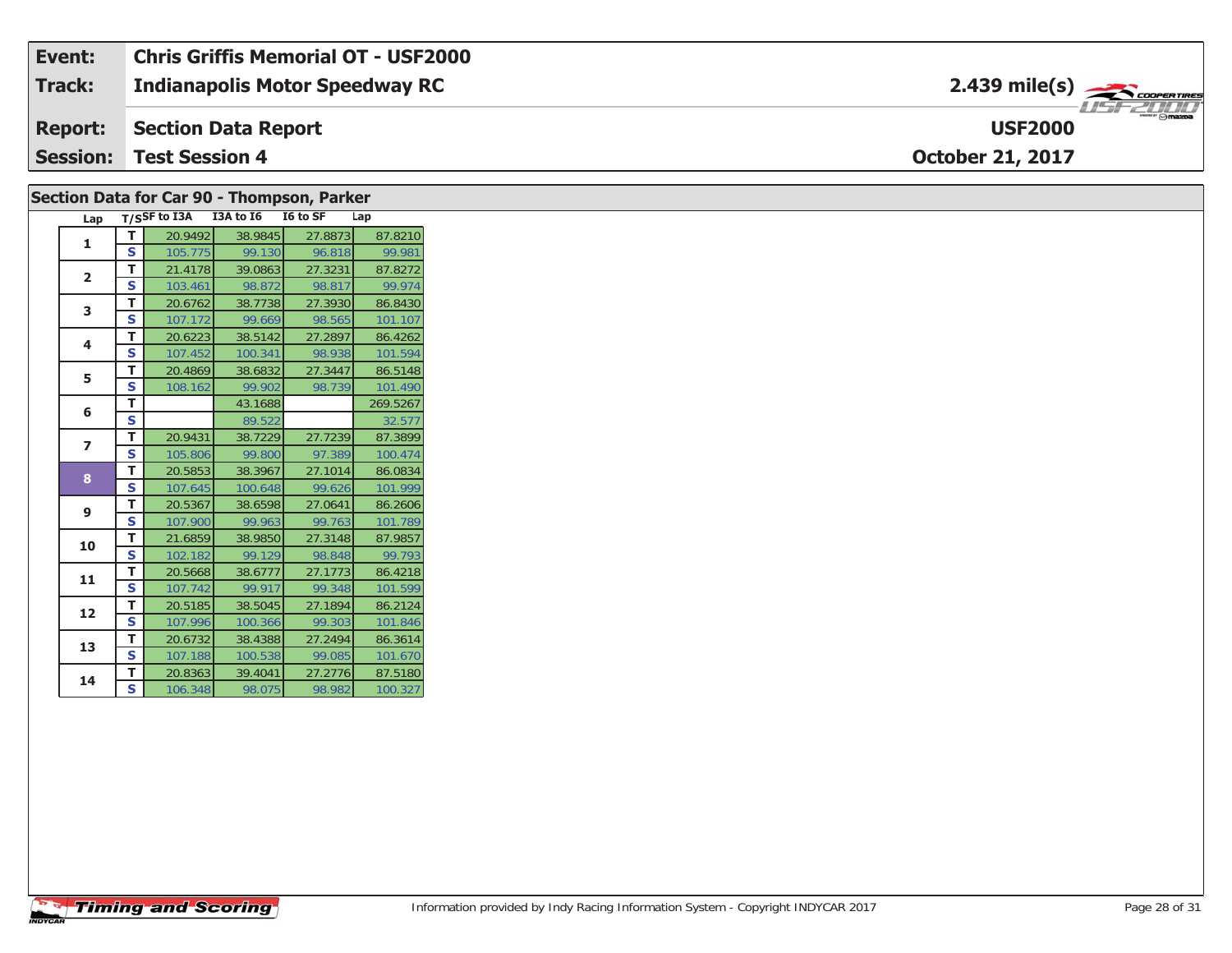#### **Event: Chris Griffis Memorial OT - USF2000**2.439 mile(s) **2.439 miles Indianapolis Motor Speedway RC Track:** 1151-21111 **Section Data Report Report: USF2000Session:October 21, 2017 Test Session 4**

|                | Section Data for Car 92 - Gordon, Justin (R) |         |                                     |         |          |  |  |  |  |
|----------------|----------------------------------------------|---------|-------------------------------------|---------|----------|--|--|--|--|
|                |                                              |         | Lap T/SSF to I3A I3A to I6 I6 to SF |         | Lap      |  |  |  |  |
| $\mathbf{1}$   | T                                            | 21.2425 | 39.7093                             | 28.0352 | 88.9870  |  |  |  |  |
|                | $\mathbf s$                                  | 104.315 | 97.321                              | 96.307  | 98.671   |  |  |  |  |
| $\overline{2}$ | T                                            | 21.0694 | 39.6114                             | 27.7516 | 88.4324  |  |  |  |  |
|                | S                                            | 105.172 | 97.561                              | 97.292  | 99.289   |  |  |  |  |
| 3              | T                                            | 21.1195 | 39.4082                             | 28.3482 | 88.8759  |  |  |  |  |
|                | $\mathbf{s}$                                 | 104.922 | 98.065                              | 95.244  | 98.794   |  |  |  |  |
| 4              | T.                                           | 21.2599 | 39.3177                             | 27.7535 | 88.3311  |  |  |  |  |
|                | S                                            | 104.230 | 98.290                              | 97.285  | 99.403   |  |  |  |  |
| 5              | Т                                            | 21.1288 | 39.3231                             | 27.8443 | 88.2962  |  |  |  |  |
|                | S                                            | 104.876 | 98.277                              | 96.968  | 99.443   |  |  |  |  |
| 6              | T                                            | 20.9817 | 39.4260                             | 27.7819 | 88.1896  |  |  |  |  |
|                | S                                            | 105.612 | 98.020                              | 97.186  | 99.563   |  |  |  |  |
| $\overline{ }$ | T.                                           | 21.4314 | 39.3992                             | 27.6150 | 88.4456  |  |  |  |  |
|                | S                                            | 103.395 | 98.087                              | 97.773  | 99.275   |  |  |  |  |
| 8              | T                                            | 21.1637 | 39.2951                             | 27.7349 | 88.1937  |  |  |  |  |
|                | S                                            | 104.703 | 98.347                              | 97.350  | 99.558   |  |  |  |  |
| 9              | T                                            | 21.0732 | 39.2909                             | 27.9492 | 88.3133  |  |  |  |  |
|                | S                                            | 105.153 | 98.357                              | 96.604  | 99.423   |  |  |  |  |
| 10             | T.                                           | 21.2044 | 39.4486                             | 27.8820 | 88.5350  |  |  |  |  |
|                | $\mathbf{s}$                                 | 104.502 | 97.964                              | 96.837  | 99.174   |  |  |  |  |
| 11             | Т                                            | 21.4199 | 39.7829                             | 27.8443 | 89.0471  |  |  |  |  |
|                | S                                            | 103.451 | 97.141                              | 96.968  | 98.604   |  |  |  |  |
| 12             | T                                            | 21.8031 | 39.4519                             | 27.7105 | 88.9655  |  |  |  |  |
|                | S                                            | 101.633 | 97.956                              | 97.436  | 98.694   |  |  |  |  |
| 13             | T.                                           | 21.0486 | 39.4854                             | 27.8884 | 88.4224  |  |  |  |  |
|                | S                                            | 105.276 | 97.873                              | 96.814  | 99.301   |  |  |  |  |
| 14             | Т                                            | 21.1086 | 39.4089                             | 27.8171 | 88.3346  |  |  |  |  |
|                | $\overline{\mathbf{s}}$                      | 104.977 | 98.063                              | 97.063  | 99.399   |  |  |  |  |
| 15             | T                                            | 21.0587 | 39.3445                             | 27.6793 | 88.0825  |  |  |  |  |
|                | S                                            | 105.225 | 98.223                              | 97.546  | 99.684   |  |  |  |  |
| 16             | T                                            | 21.1277 | 40.4418                             | 27.6384 | 89.2079  |  |  |  |  |
|                | $\mathbf{s}$                                 | 104.882 | 95.558                              | 97.690  | 98.426   |  |  |  |  |
| 17             | т                                            |         | 42.1321                             |         | 245.2456 |  |  |  |  |
|                | S                                            |         | 91.724                              |         | 35.802   |  |  |  |  |
| 18             | T                                            | 21.2675 | 39.9590                             | 27.7279 | 179.8309 |  |  |  |  |
|                | S                                            | 104.192 | 96.713                              | 97.375  | 48.826   |  |  |  |  |
| 19             | T.                                           | 20.9921 | 39.7243                             | 27.7451 | 88.4615  |  |  |  |  |
|                | S                                            | 105.559 | 97.284                              | 97.314  | 99.257   |  |  |  |  |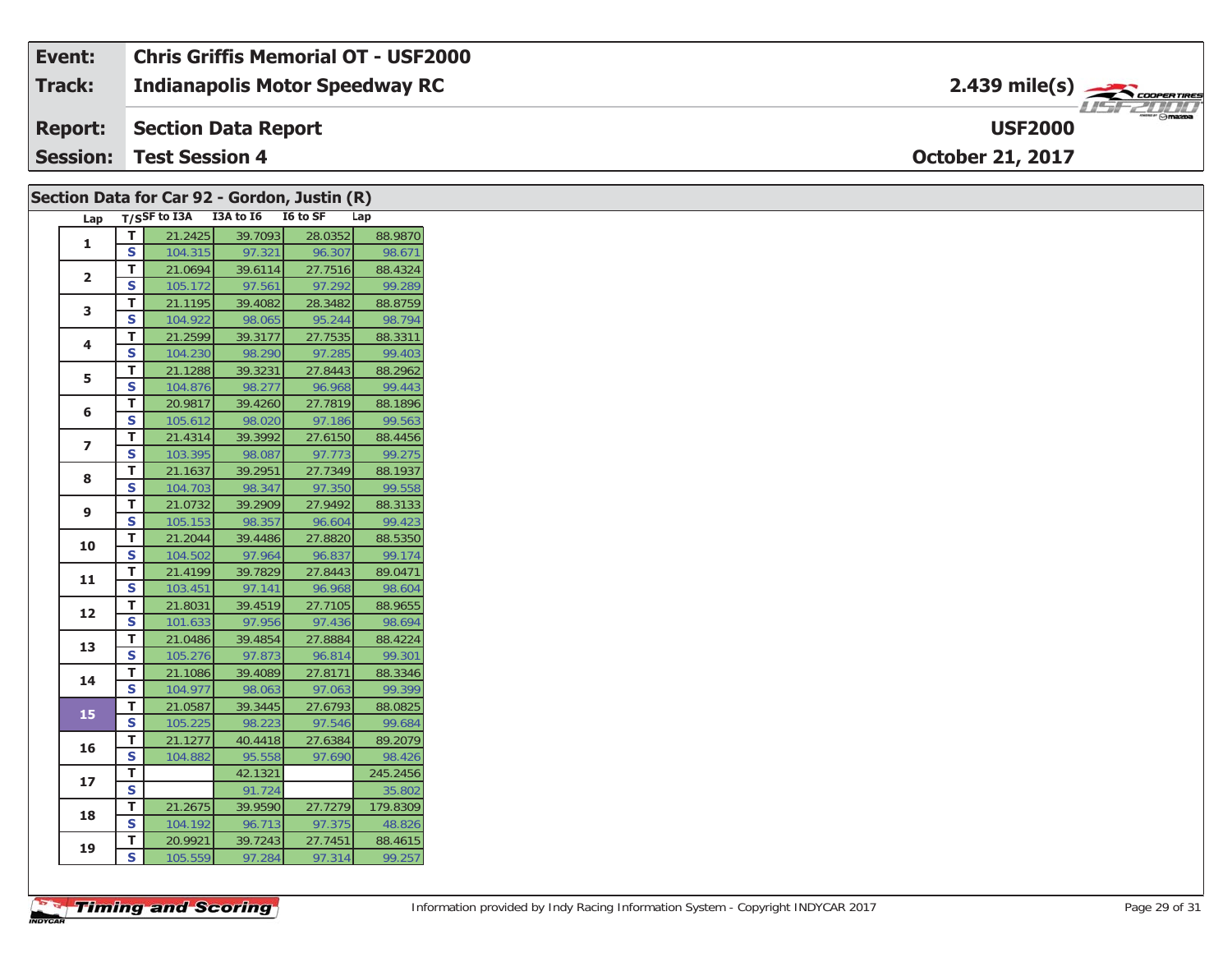| Event:         | <b>Chris Griffis Memorial OT - USF2000</b> |                                                                                                                                                                                                                           |
|----------------|--------------------------------------------|---------------------------------------------------------------------------------------------------------------------------------------------------------------------------------------------------------------------------|
| Track:         | <b>Indianapolis Motor Speedway RC</b>      | $2.439$ mile(s) $\overbrace{\hspace{2cm}}$ <i>coorentines</i>                                                                                                                                                             |
| <b>Report:</b> | Section Data Report                        | $\overline{\phantom{m}}$ $\overline{\phantom{m}}$ $\overline{\phantom{m}}$ $\overline{\phantom{m}}$ $\overline{\phantom{m}}$ $\overline{\phantom{m}}$ $\overline{\phantom{m}}$ $\overline{\phantom{m}}$<br><b>USF2000</b> |
|                | <b>Session: Test Session 4</b>             | <b>October 21, 2017</b>                                                                                                                                                                                                   |
|                |                                            |                                                                                                                                                                                                                           |

### **Section Data for Car 92 - Gordon, Justin (R)**

| Lap | T/SSF to I3A | <b>I3A to 16</b>    | I6 to SF | Lap     |
|-----|--------------|---------------------|----------|---------|
| 20  |              | $-205$ <sup>+</sup> |          | 29.9524 |
|     |              |                     |          |         |